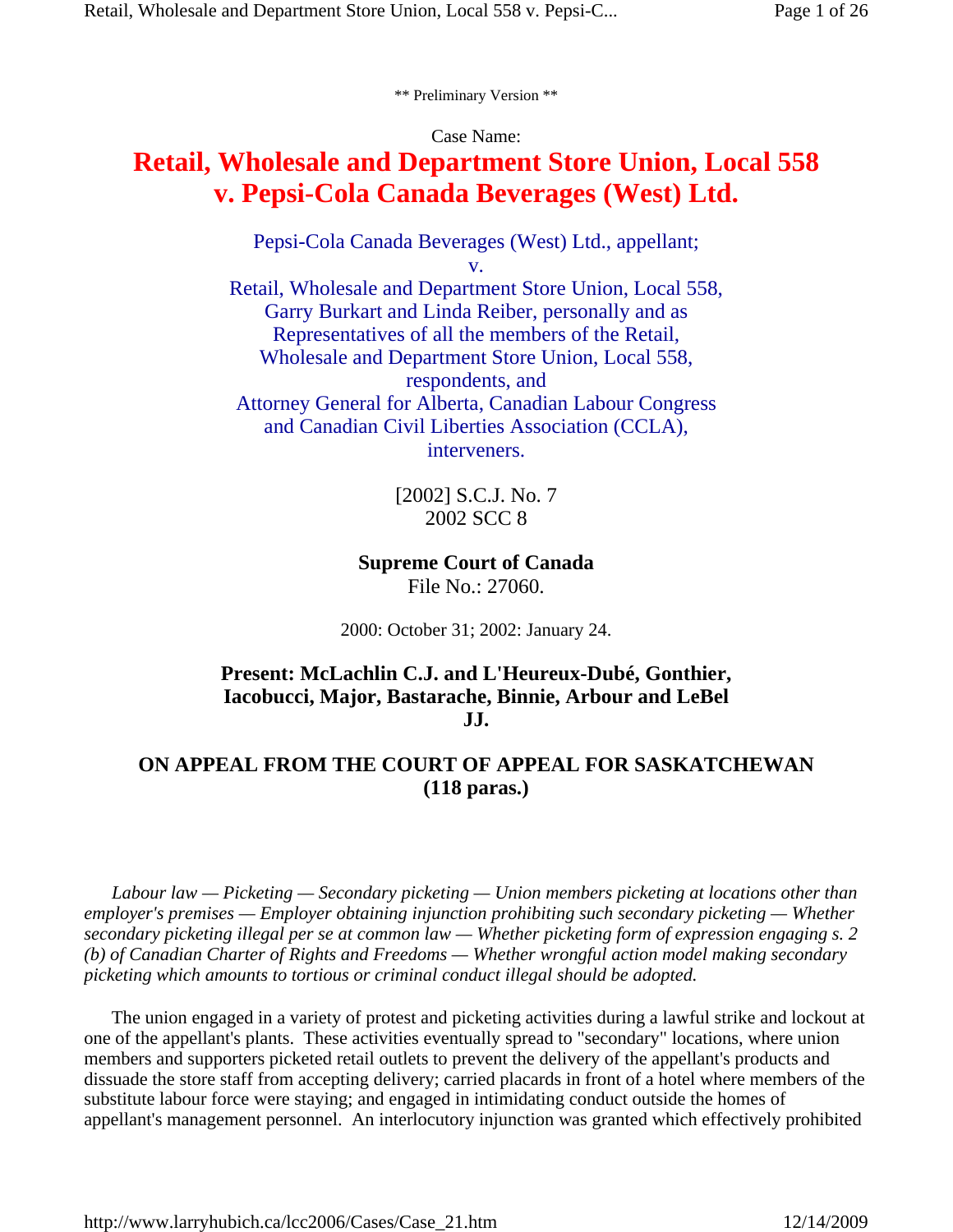the union from engaging in picketing activities at secondary locations. A majority of the Court of Appeal upheld the order against congregating at the residences of the appellant's employees, as these activities constituted tortious conduct. However, the section restraining the union from picketing at any location other than the appellant's premises was quashed, thus allowing the union to engage in peaceful picketing at secondary locations.

#### **Held:** The appeal should be dismissed.

 Secondary picketing is generally lawful unless it involves tortious or criminal conduct. This wrongful action model best balances the interests at stake in a way that conforms to the fundamental values reflected in the Canadian Charter of Rights and Freedoms. It allows for a proper balance between traditional common law rights and Charter values and falls in line with the core principles of the collective bargaining system put in place in this country in the years following the Second World War. The wrongful action approach focuses on the character and effects of the activity as opposed to its location. This approach offers a rational test for limiting picketing, and avoids the difficult and often arbitrary distinction between primary and secondary picketing. In addition, labour and non-labour expression is treated in a consistent manner.

 The Hersees and modified Hersees approaches, which start with the proposition that secondary picketing is per se unlawful regardless of its character or impact, are out of step with Charter values. They also deny adequate protection for free expression and place excessive emphasis on economic harm, in a rigid and inflexible way. Both primary and secondary picketing engage freedom of expression, a value enshrined in s. 2(b) of the Charter. While protection from economic harm is an important value capable of justifying limitations on freedom of expression, it is an error to accord this value absolute or pre-eminent importance over all other values, including free expression.

 A wrongful action rule offers sufficient protection for neutral third parties when weighed against the value of free expression. Picketing which breaches the criminal law or one of the specific torts will be impermissible, regardless of where it occurs. In particular, the breadth of the torts of nuisance and defamation should permit control of most coercive picketing. Known torts will also protect property interests. They will not allow for intimidation, and will protect free access to private premises. Finally, rights arising out of contracts or business relationships also receive basic protection through the tort of inducing breach of contract. Moreover, to the extent that it may prove necessary to supplement the wrongful action approach, the courts and legislatures may do so. While legislatures must respect the Charter value of free expression and be prepared to justify limiting it, they remain free to develop their own policies governing secondary picketing and to substitute a different balance than the one struck in this case.

#### **Cases Cited**

 Dis*approved*: Hersees of Woodstock Ltd. v. Goldstein, [1963] 2 O.R. 81; *referred to*: R. v. Jobidon, [1991] 2 S.C.R. 714; R. v. Salituro, [1991] 3 S.C.R. 654; Watkins v. Olafson, [1989] 2 S.C.R. 750; Friedmann Equity Developments Inc. v. Final Note Ltd., [2000] 1 S.C.R. 842, 2000 SCC 34; RWDSU v. Dolphin Delivery Ltd., [1986] 2 S.C.R. 573; Hill v. Church of Scientology of Toronto, [1995] 2 S.C.R. 1130; Great Atlantic & Pacific Co. of Canada, [1994] OLRB Rep. March 303; Daishowa Inc. v. Friends of the Lubicon (1998), 39 O.R. (3d) 620; R. v. Sharpe, [2001] 1 S.C.R. 45, 2001 SCC 2; R. v. Keegstra, [1990] 3 S.C.R. 697; R. v. Butler, [1992] 1 S.C.R. 452; U.F.C.W., Local 1518 v. KMart Canada Ltd., [1999] 2 S.C.R. 1083; Reference Re Public Service Employee Relations Act (Alta.), [1987] 1 S.C.R. 313; Wallace v. United Grain Growers Ltd., [1997] 3 S.C.R. 701; Lavigne v. Ontario Public Service Employees Union, [1991] 2 S.C.R. 211; R. v. Advance Cutting & Coring Ltd., 2001 SCC 70; Dunmore v. Ontario (Attorney General), 2001 SCC 94; A. L. Patchett & Sons Ltd. v. Pacific Great Eastern Railway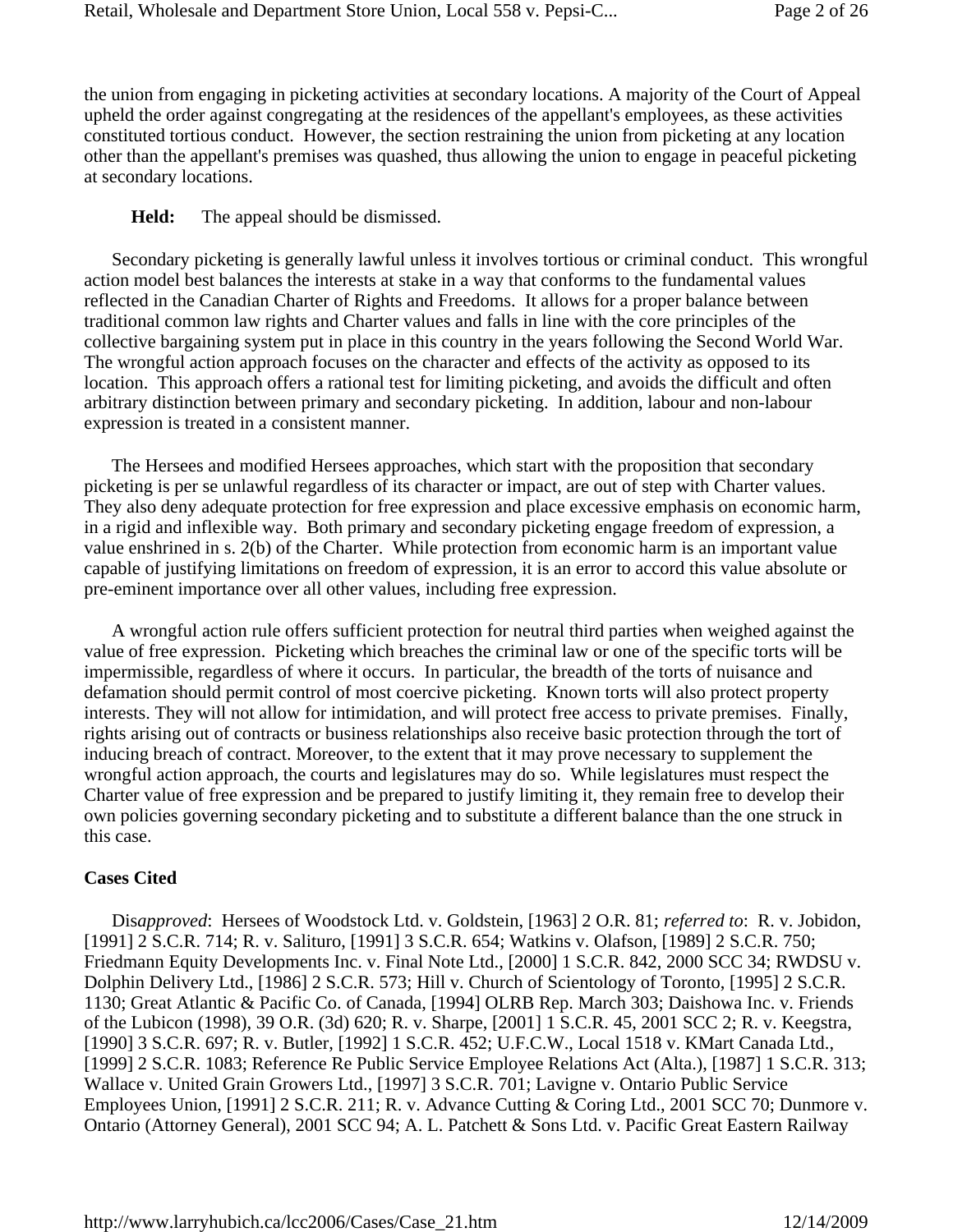Co., [1959] S.C.R. 271; Lescar Construction Co. v. Wigman, [1969] 2 O.R. 846; Refrigeration Supplies Co. v. Ellis, [1971] 1 O.R. 190; Nedco Ltd. v. Clark (1973), 43 D.L.R. (3d) 714; Nedco Ltd. v. Nichols (1973), 38 D.L.R. (3d) 664; Domtar Chemicals Ltd. v. Leddy (1973), 37 D.L.R. (3d) 73; Inglis Ltd. v. Rao (1974), 2 O.R. (2d) 525; Magasins Continental Ltée c. Syndicat des employé(es) de commerce de Mont-Laurier (C.S.N.), [1988] R.J.Q. 1195; 2985420 Canada Inc. c. Fédération du commerce Inc., [1995] R.J.Q. 44; Peter Kiewit Sons Co. v. Public Service Alliance of Canada, Local 20221, [1998] B.C.J. No. 1494 (QL); McLean Trucking Co. v. Public Service Alliance of Canada, 83 C.L.L.C. para. 14, 047; Alex Henry & Son Ltd. v. Gale (1976), 14 O.R. (2d) 311; Commonwealth Holiday Inns of Canada Ltd. v. Sundy (1974), 2 O.R. (2d) 601; Falconbridge Nickel Mines Ltd. v. Tye, [1971] O.J. No. 11 (QL); Air Canada v. C.A.L.P.A. (1997), 28 B.C.L.R. (3d) 159; Soo-Security Motorways Ltd. v. Kowalchuck (1980), 9 Sask. R. 354; 683481 Ontario Ltd. v. Beattie (1990), 73 D.L.R. (4th) 346; Neumann and Young Ltd. v. O'Rourke (1974), 53 D.L.R. (3d) 11; O.K. Economy Stores v. R.W.D.S.U., Local 454 (1994), 118 D.L.R. (4th) 345; Heather Hill Appliances Ltd. v. McCormack (1965), 52 D.L.R. (2d) 292, aff'd [1965] O.J. No. 504 (QL); Robertson Yates Corp. v. Fitzgerald, 65 C.L.L.C. para. 14, 091; Toronto Harbour Commissioners v. Sninsky (1967), 64 D.L.R. (2d) 276; CTV Television Network Ltd. v. Kostenuk (1972), 26 D.L.R. (3d) 385, aff'd (1972), 28 D.L.R. (3d) 180; J. S. Ellis & Co. v. Willis (1972), 30 D.L.R. (3d) 397; Rocca Construction Ltd. v. United Association of Journeymen and Apprentices of the Plumbing and Pipefitting Industry of the U.S.A. and Canada, Local 721 (1978), 21 Nfld. & P.E.I.R. 198; PCL Construction Management Inc. v. Mills (1994), 124 Sask. R. 127; Maple Leaf Sports & Entertainment Ltd. v. Pomeroy (No. 2) (1999), 49 C.L.R.B.R. (2d) 285; Williams v. Aristocratic Restaurants (1947) Ltd., [1951] S.C.R. 762; Brett Pontiac Buick GMC Ltd. v. National Association of Broadcast Employees and Technicians, Local 920 (1989), 90 N.S.R. (2d) 342, application for leave to appeal dismissed (1989), 94 N.S.R. (2d) 398; Provincial Express Inc. v. Canadian Union of Postal Workers (1991), 94 Nfld. & P.E.I.R. 75; Domtar Inc., [2000] O.L.R.D. No. 3761 (QL); National Labor Relations Board v. Fruit and Vegetable Packers and Warehousemen, Local 760, 377 U.S. 58 (1964).

#### **Statutes and Regulations Cited**

Canadian Charter of Rights and Freedoms, ss. 2(b), (d), 32(1).

Industrial Relations Act, R.S.N.B. 1973, c. I-4, s. 104(3).

Labour Relations Code, R.S.B.C. 1996, c. 244, s. 1.

Labour Relations Act, R.S.N. 1990, c. L-1, s. 128(3).

Labour Relations Code, R.S.A. 2000, c. L-1, s. 84.

Trade Union Act, R.S.S. 1978, c. T-17, ss. 27, 28.

#### **Authors Cited**

Adams, George W. Canadian Labour Law, 2nd ed. Aurora, Ont.:

Canada Law Book, 1993 (loose-leaf updated November 2001, release 16).

Arthurs, H.W. "Comments" (1963), 41 Can. Bar Rev. 573.

Beatty, D.M. "Secondary Boycotts: A Functional Analysis" (1974), 52 Can. Bar Rev. 388.

Carrothers, A.W.R., E.E. Palmer and W.B. Rayner. Collective Bargaining Law in Canada, 2nd ed.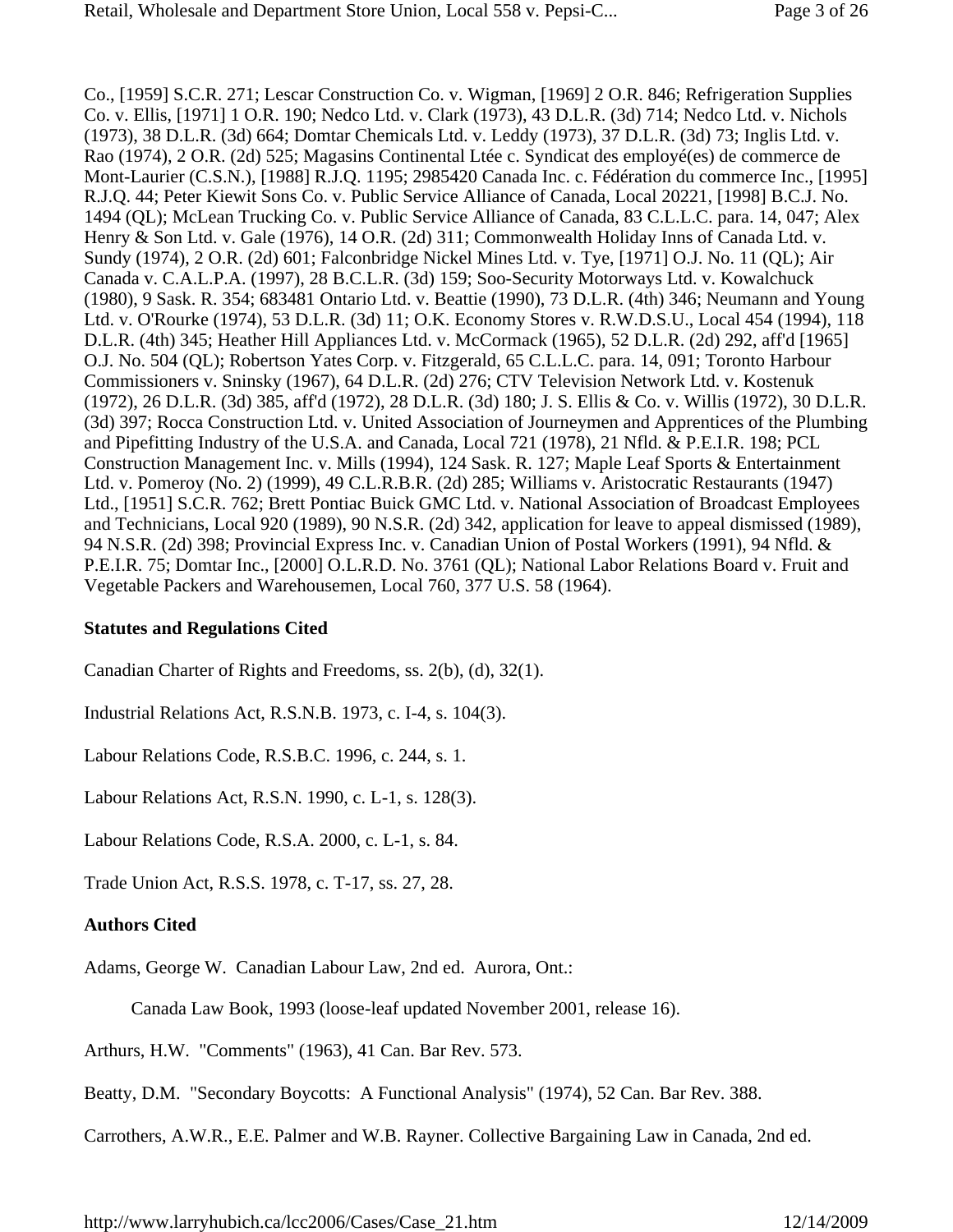Toronto: Butterworths, 1986.

Cox, Archibald. "Strikes, Picketing and the Constitution" (1951), 4 Vand. L. Rev. 574.

Fleming, John G. The Law of Torts, 9th ed. Sydney, Australia: LBC Information Services, 1998.

 APPEAL from a judgment of the Saskatchewan Court of Appeal (1998), 167 D.L.R. (4th) 220, 172 Sask. R. 40, [1999] 8 W.W.R. 429, [1998] S.J. No. 727 (QL), allowing in part the Union's appeal of a decision of the Saskatchewan Queen's Bench granting an interlocutory injunction enjoining secondary picketing during a labour dispute. Appeal dismissed.

Robert G. Richards, Q.C., and M. Jean Torrens, for the appellant.

Larry W. Kowalchuk, for the respondents.

Roderick Wiltshire, for the intervener, Attorney General for Alberta.

John Baigent, for the intervener, Canadian Labour Congress.

David Sherriff-Scott, for the intervener, Canadian Civil Liberties Association (CCLA).

Solicitors for the appellant: MacPherson Leslie & Tyerman, Regina.

Solicitors for the respondents: Kowalchuk Law Office, Regina.

Solicitor for the intervener, Attorney General for Alberta: Alberta Justice, Edmonton.

Solicitors for the intervener, Canadian Labour Congress:

Baigent & Jackson, Enderby, B.C.

 Solicitors for the intervener, Canadian Civil Liberties Association (CCLA): Borden Elliot Scott & Aylen, Ottawa.

The judgment of the Court was delivered by

 $\P$  1 **McLACHLIN C.J. and LeBEL J.:** This case raises the issue of when if ever secondary picketing - typically defined as picketing in support of a union which occurs at a location other than the premises of that union's employer - may be legally conducted. The respondents (the "Union") were on strike against Pepsi-Cola Canada Beverages (West) Ltd. ("Pepsi-Cola") in Saskatchewan. The strike escalated and the Union picketed some of Pepsi-Cola's retail outlets, placed placards outside a hotel where substitute workers were staying, and demonstrated outside the homes of Pepsi-Cola's management personnel. The issue is whether such conduct is unlawful and can be enjoined.

 $\P$  2 The law on this issue has been clarified by legislation in a number of Canadian provinces. Saskatchewan has legislated to abolish the tort of restraint of trade in the union context: The Trade Union Act, R.S.S. 1978, c. T-17, s. 27. However, apart from this it has left the common law in place. The Union, supported by the Canadian Labour Congress and the Canadian Civil Liberties Association, argues that the common law as presently articulated is difficult to apply and unnecessarily curtails the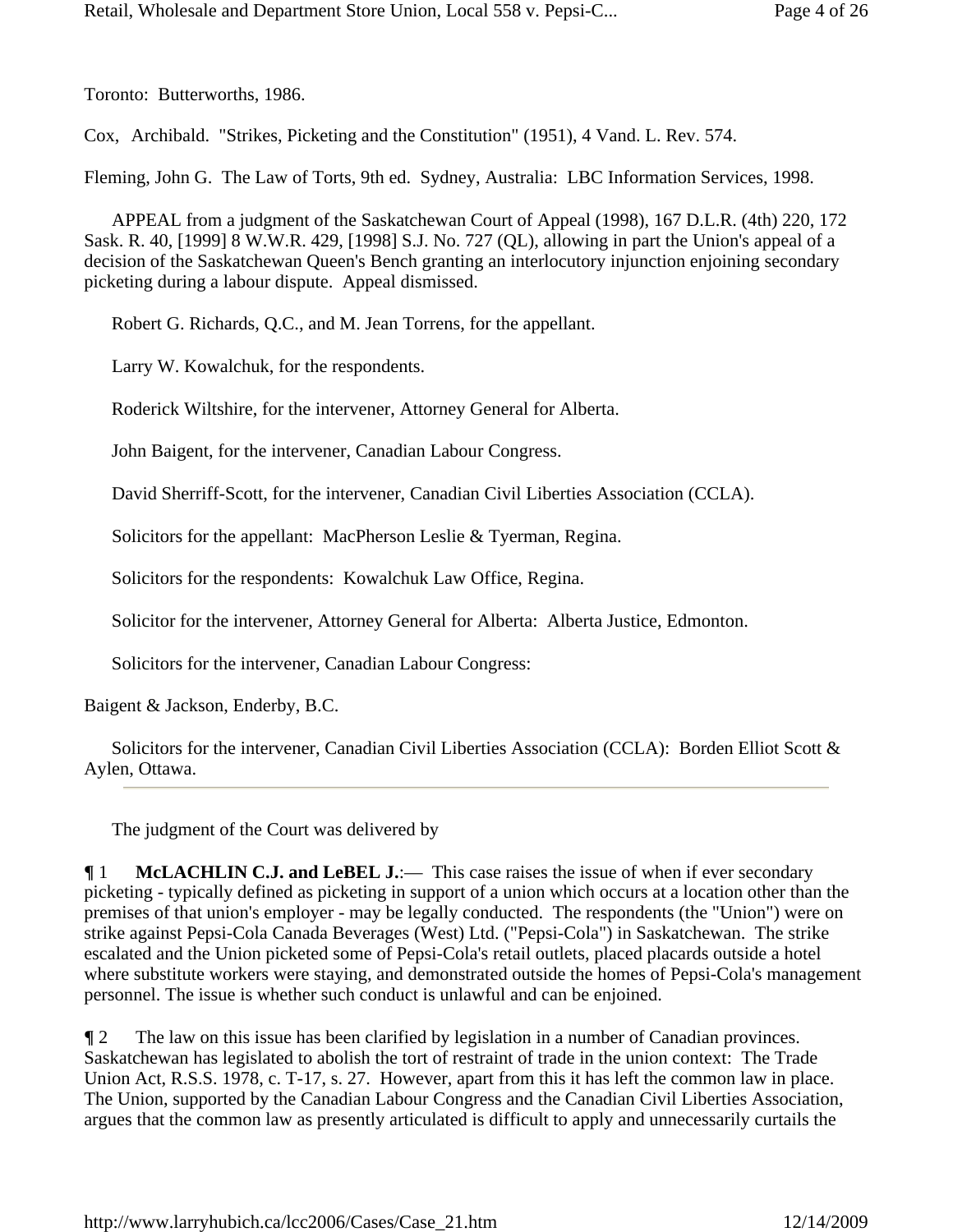right to free expression. Pepsi-Cola, on the other hand, defends the present rule as workable and appropriate to protect business interests and prevent labour disputes from spreading to non-parties to the dispute.

**¶** 3 For the reasons that follow, we conclude that secondary picketing is generally lawful unless it involves tortious or criminal conduct, and that the Saskatchewan Court of Appeal correctly disposed of the issues on this basis.

### I. Facts

**¶** 4 The Union gained certification as bargaining agent for the employees of a bottling plant and delivery facility in Saskatchewan. Their collective agreement had expired, and negotiations broke down. The employer, Pepsi-Cola, locked out its employees and the employees walked out on strike. The lockout and strike were legal under The Trade Union Act. The conflict quickly grew bitter. At the news of the lockout, several employees took control of the warehouse, office and yard. They disabled trucks, blocked entrances and threatened management. Security guards left the scene in fear for their safety. An interim injunction was issued against the Union's acts of trespass, intimidation and nuisance. Pepsi-Cola then regained control of its facilities and resumed business, using management personnel and substitute labour brought in from Calgary and Winnipeg.

**¶** 5 The following week, as Pepsi-Cola tried to resume deliveries to its clients, some of the Union members attempted to prevent the movement of trucks, interfere with deliveries, discourage the management and the substitute work force, and dissuade customers from carrying on business with Pepsi-Cola. Protests and picketing spread to "secondary" locations, where Union members and supporters engaged in a variety of activities. They picketed certain retail outlets, thus preventing the delivery of Pepsi-Cola's products and dissuading the store staff from accepting delivery; they carried placards in front of a hotel where members of the substitute labour force were staying; and they convened outside the homes of some of Pepsi-Cola's management personnel and chanted slogans, screamed insults, and uttered threats of harm.

### II. Judgments

1. Saskatchewan Court of Queen's Bench

**¶** 6 On May 16, 1997, Allbright J. of the Saskatchewan Court of Queen's Bench granted an interlocutory injunction ordering the Union to vacate and refrain from trespassing at Pepsi-Cola's premises in Saskatoon. The Union was also restrained from picketing "except in an orderly manner and provided such picketers remain off of the said premises." The order also prohibited the Union from obstructing or blocking access to Pepsi-Cola's premises and from attempting to intimidate Pepsi-Cola's employees, customers, or anyone else entering or leaving Pepsi-Cola's premises.

**¶** 7 On May 23, 1997, Barclay J. dissolved the previous injunction and issued a new interlocutory order with the following terms:

- 1. The defendants and each of them and any person acting under their instruction, direction or behest and any member of the defendant Union, and any other person having knowledge of this Order are, until the trial of this action, or until further order, hereby:
	- i) restrained from picketing or congregating at any location other than the plaintiff's premises located at the intersection of Millar Avenue and 43rd Street and bearing civic address 830 - 43rd Street East, Saskatoon,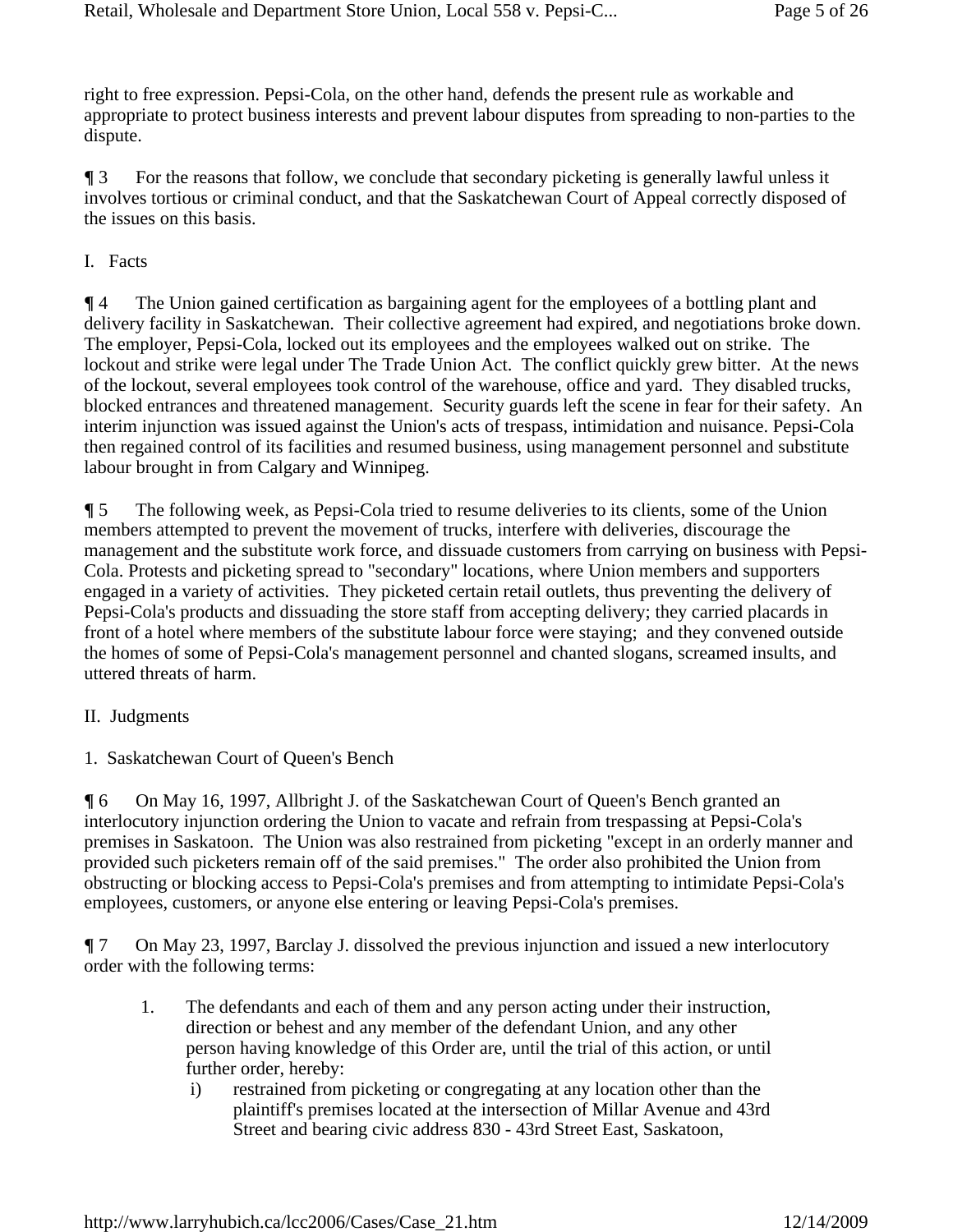Saskatchewan and the Custom Truck premises at 2410 Northridge Drive, Saskatoon, Saskatchewan, provided that all such picketers remain off the premises;

- ii) restrained from obstructing or blocking places of entrance to or egress from the said premises;
- iii) restrained from threatening, harassing, or intimidating or attempting to harass or intimidate in any way the plaintiff's employees, any person seeking to do business with the plaintiff, and/or any person seeking to enter or leave the said premises;
- iv) restrained from picketing, watching or besetting, trespassing, creating a nuisance or congregating at the residences of the plaintiff's employees or their families, or intimidating, threatening or obstructing the plaintiff's employees or their family members;
- v) restrained from blocking and/or impeding the plaintiff's vehicles or otherwise interfering in any manner whatsoever with the plaintiff's employees in the carrying out of their duties;
- vi) restrained from trespassing upon or re-entering the plaintiff's premises.

**¶** 8 Parts (i) and (iv) of Barclay J.'s order effectively prohibited the Union from engaging in picketing activities at secondary locations. The Union appealed these parts of the order on the basis that it breached the strikers' rights to freedom of expression and association under ss. 2(b) and 2(d) of the Canadian Charter of Rights and Freedoms.

2. Saskatchewan Court of Appeal (1998), 167 D.L.R. (4th) 220

**¶** 9 Writing for the majority of the Saskatchewan Court of Appeal, Cameron J.A. allowed the Union's appeal in part. The majority upheld the part of the injunction which prevented the Union from congregating at the residences of Pepsi-Cola's employees, as these activities were found to have amounted to tortious conduct. However, the section restraining the Union from picketing at any location other than Pepsi-Cola's premises was quashed, thus allowing the Union to engage in peaceful picketing at secondary locations.

**¶** 10 Cameron J.A. reasoned that the nature and purpose of picketing involves the presence of pickets and the conveying of information in order to interfere with and put economic pressure on the operation of the enterprise. Cameron J.A. went on to note at p. 230 that "picketing constitutes an exercise of the fundamental freedom of expression which can only be circumscribed by laws, whether statutory, regulatory, or common, that accord with the constitutional norms" of the Charter. Given that the province of Saskatchewan had not imposed any statutory restriction on picketing, this form of collective expression remained lawful in principle, and courts could restrain it only when it was accompanied by a specific tort, such as trespass, nuisance, intimidation, breach of contract or defamation. The majority thus disagreed with the obiter comments of the Ontario Court of Appeal in Hersees of Woodstock Ltd. v. Goldstein, [1963] 2 O.R. 81, that held that secondary picketing was illegal per se at common law.

**¶** 11 The Court of Appeal viewed the picketing at the secondary locations as essentially peaceful and informational, aimed at dissuading others from doing business with Pepsi-Cola. Once the truly violent or tortious acts had been enjoined, the picketing did not affect anyone's use or enjoyment of their property. In dissent, Wakeling J.A. viewed the secondary picketing as illegal per se at common law, and would have dismissed the appeal.

**¶** 12 Pepsi-Cola was granted leave to appeal to this Court, and interveners were granted status to raise policy issues before the Court.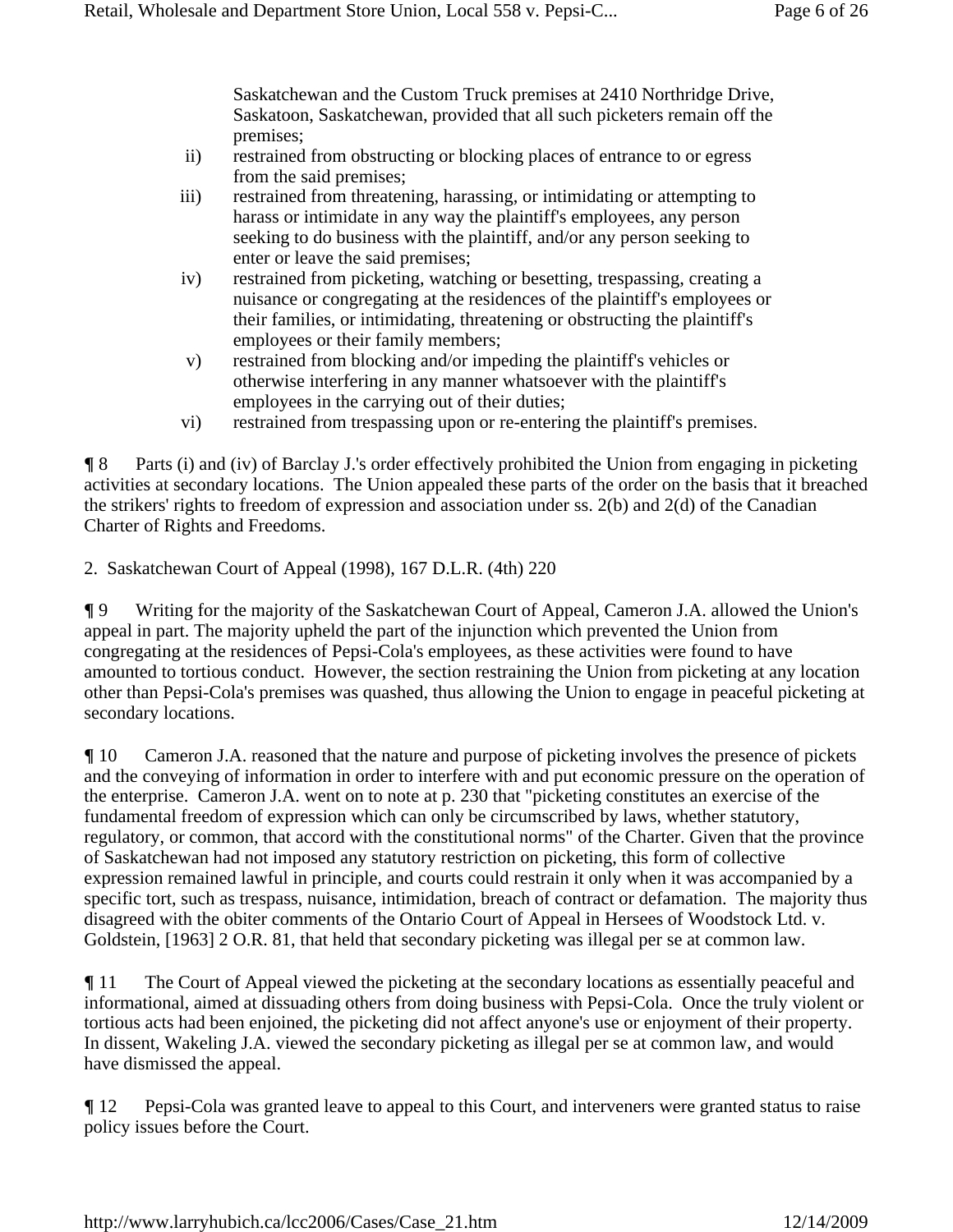# III. Legislation

- **¶** 13 Canadian Charter of Rights and Freedoms
	- 2. Everyone has the following fundamental freedoms:
		- ... (b) freedom of thought, belief, opinion and expression, including freedom of the press and other media of communication;
			- ...
		- (d) freedom of association.
		- 32. (1) This Charter applies
			- (a) to the Parliament and government of Canada in respect of all matters within the authority of Parliament including all matters relating to the Yukon Territory and Northwest Territories; and
			- (b) to the legislature and government of each province in respect of all matters within the authority of the legislature of each province.

Trade Union Act, R.S.S. 1978, c. T-17

27. A trade union and the acts thereof shall not be deemed to be unlawful by reason only that one or more of its objects are in restraint of trade.

## IV. Issues

**¶** 14 The main issue in this appeal is the legality of secondary picketing at common law. A secondary issue is whether the employer, Pepsi-Cola, can apply for relief against secondary picketing, or whether only the third parties affected by secondary picketing may apply.

- V. Analysis
- 1. Preliminary Questions

**¶** 15 Two preliminary issues arise: (1) whether the courts have the power to make the sort of change advocated by the Union; (2) if so, how the Charter may affect the development of the common law.

**¶** 16 On the first issue, we conclude that the change in the common law here at issue lies within the proper power of the courts. The status of secondary picketing at common law remains unsettled and inconsistent across jurisdictions. The Court in this case is not required to overturn a well-established rule at common law, but rather to clarify the common law given two strands of conflicting authority, each with some claim to precedent. Resolution of the conflicting lines of authority lies well within the powers of a court of common law (see R. v. Jobidon, [1991] 2 S.C.R. 714, at p. 733). Moreover, any change to the common law should be incremental. Proposed modifications that will have complex and far-reaching effects are in the proper domain of the legislature (see R. v. Salituro, [1991] 3 S.C.R. 654, at p. 670; Watkins v. Olafson, [1989] 2 S.C.R. 750, at pp. 760-61; Friedmann Equity Developments Inc. v. Final Note Ltd., [2000] 1 S.C.R. 842, 2000 SCC 34, at para. 43).

**¶** 17 Against this conclusion, Pepsi-Cola argues that the failure of Saskatchewan to legislate on the matter, as some other provinces have, suggests that the Legislature intended to keep the common law as it is. We cannot agree. There is nothing to suggest that the statutory silence should be interpreted as a legislative intent to crystallize the common law and preclude its development in this area. The law as it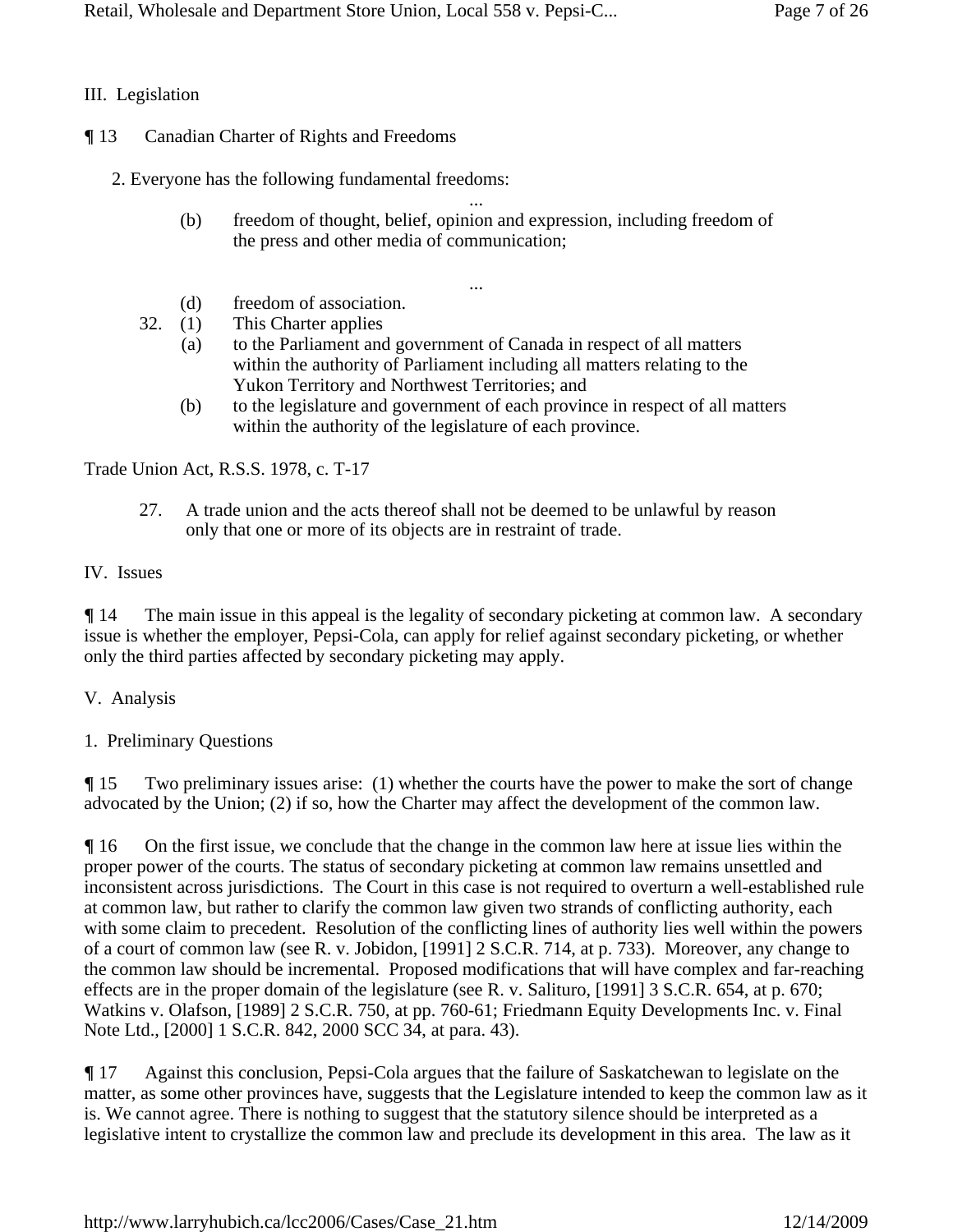presently stands was developed by judges in response to social, moral and economic needs. Equally, judges can and should alter the common law to reflect these needs as they change over time: Salituro, supra; see also Watkins, supra, Friedmann Equity, supra. The Saskatchewan Legislature must be taken to have understood this when they chose to leave the matter of secondary picketing to the common law.

**¶** 18 The second preliminary issue is how the Charter may affect the development of the common law. Here again the answer seems clear. The Charter constitutionally enshrines essential values and principles widely recognized in Canada, and more generally, within Western democracies. Charter rights, based on a long process of historical and political development, constitute a fundamental element of the Canadian legal order upon the patriation of the Constitution. The Charter must thus be viewed as one of the guiding instruments in the development of Canadian law.

**¶** 19 This Court first considered the relationship between the common law and the Charter in RWDSU v. Dolphin Delivery Ltd., [1986] 2 S.C.R. 573, where McIntyre J. concluded, at p. 603:

Where, however, private party "A" sues private party "B" relying on the common law and where no act of government is relied upon to support the action, the Charter will not apply. I should make it clear, however, that this is a distinct issue from the question whether the judiciary ought to apply and develop the principles of the common law in a manner consistent with the fundamental values enshrined in the Constitution. The answer to this question must be in the affirmative. In this sense, then, the Charter is far from irrelevant to private litigants whose disputes fall to be decided at common law.

The reasons of McIntyre J. emphasize that the common law does not exist in a vacuum. The common law reflects the experience of the past, the reality of modern social concerns and a sensitivity to the future. As such, it does not grow in isolation from the Charter, but rather with it.

**¶** 20 Although s. 2(b) of the Charter is not directly implicated in the present appeal, the right to free expression that it enshrines is a fundamental Canadian value. The development of the common law must therefore reflect this value. Indeed, quite apart from the Charter, the value of free expression informs the common law. As McIntyre J. observed in Dolphin Delivery, supra, at p. 583.

Freedom of expression is not, however, a creature of the Charter. It is one of the fundamental concepts that has formed the basis for the historical development of the political, social and educational institutions of western society.

**¶** 21 At the same time, it must be recognized that the common law addresses a myriad of very diverse relationships and seeks to protect a host of legitimate interests not engaged by the Charter. Salient among these are the life of the economy and individual economic interests. Common law rules ensure the protection of property interests and contractual relationships. Nevertheless, where these laws implicate Charter values, these values may be considered.

**¶** 22 In Hill v. Church of Scientology of Toronto, [1995] 2 S.C.R. 1130, at para. 97, the Court adopted a flexible balancing approach to addressing alleged inconsistencies between the common law and Charter values:

Charter values, framed in general terms, should be weighed against the principles which underlie the common law. The Charter values will then provide the guidelines for any modification to the common law which the court feels is necessary.

The Court also cautioned that: "[f]ar-reaching changes to the common law must be left to the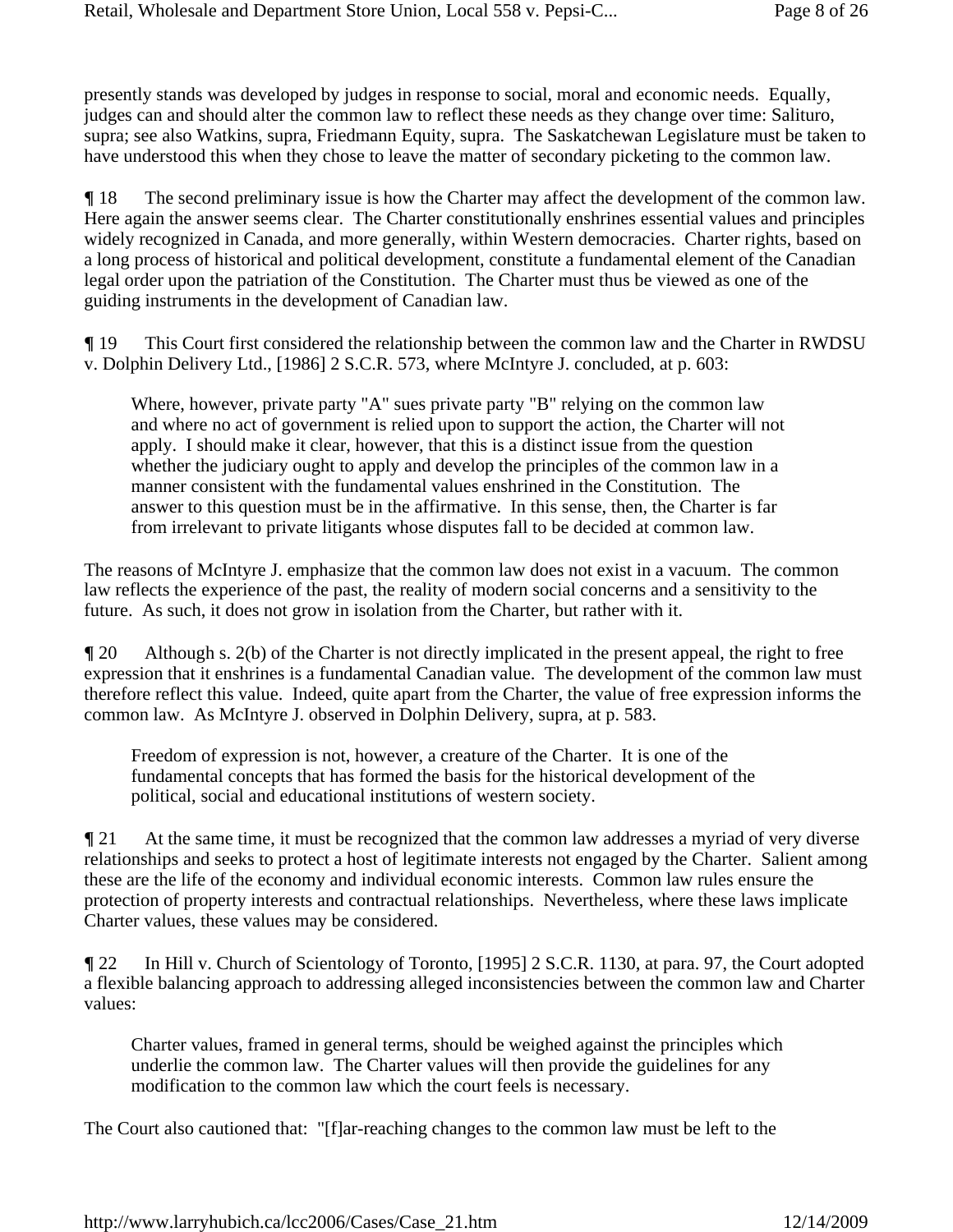legislature" (para. 96). Finally, the Court determined that the party alleging an inconsistency between the common law and the Charter bears the onus of proving "that the common law fails to comply with Charter values and that, when these values are balanced, the common law should be modified" (para. 98). It is upon this basis that we proceed to balance the values at stake in the present appeal.

- 2. The Competing Values and Interests
	- (a) Historical Perspective of the Function of Picketing in a Labour Dispute

**¶** 23 The relationship between picketing and free expression is cast against the backdrop of a labour relations system that has profoundly changed over the past half-century. It was not until after the Second World War that governments began to formally accept that unions have a role to play in the economy and society. In the decades that followed, the fundamental propositions of modern labour law took root.

**¶** 24 Workers have the right to be represented by a union, and when a union supported by a majority of the workers is in place, employers are obliged to negotiate in good faith with the union. Good faith negotiation is the primary engine of industrial peace and economic efficiency. Occasionally, however, negotiations stall and disputes threaten labour peace. When this happens, it has come to be accepted that, within limits, unions and employers may legitimately exert economic pressure on each other to the end of resolving their dispute. Thus, employees are entitled to withdraw their services, inflicting economic harm directly on their employer and indirectly on third parties which do business with their employer. Employers are similarly entitled to exert economic pressure on their employees through the use of lockouts and, in most jurisdictions in Canada, through the hiring of replacement workers.

**¶** 25 Labour disputes may touch important sectors of the economy, affecting towns, regions, and sometimes the entire country. The cost to the parties and the public may be significant. Nevertheless, our society has come to see it as justified by the higher goal of achieving resolution of employeremployee disputes and the maintenance of economic and social peace. The legally limited use of economic pressure and the infliction of economic harm in a labour dispute has come to be accepted as a legitimate price to pay to encourage the parties to resolve their differences in a way that both can live with (see generally G. Adams, Canadian Labour Law (2nd ed. (loose-leaf)), at pp. 1-11 to 1-15).

(b) Picketing and Free Expression

**¶** 26 The term "picketing" attaches to a wide range of diverse activities and objectives, and allows for innumerable variations. One text on Canadian labour law hazards this general description of the common themes that define picketing, as well as the diversity this broad term allows:

 Ingredients common to the act of picketing in all jurisdictions appear to be the physical presence of persons called pickets, the conveying of information, and the object of persuasion. The "presence" element may take many forms, from one or two persons, in the vicinity of the entrance of the premises, comparatively indifferent to the outcome of the dispute, to large numbers calculated physically to prevent ingress and egress ... The conveying of information may also take many forms, from the use of handbills, arm bands, placards and sandwich boards to sound trucks, and from the recitation of events to the conveying of exhortative messages. The object of persuasion appears to remain constant, to induce a boycott of the picketed operations by employees, customers, suppliers and others on whom the employer is dependent for the successful operation of his enterprise.

(A. W. R. Carrothers, E. E. Palmer and W. B. Rayner, Collective Bargaining Law in Canada (2nd ed. 1986), at pp. 609-10)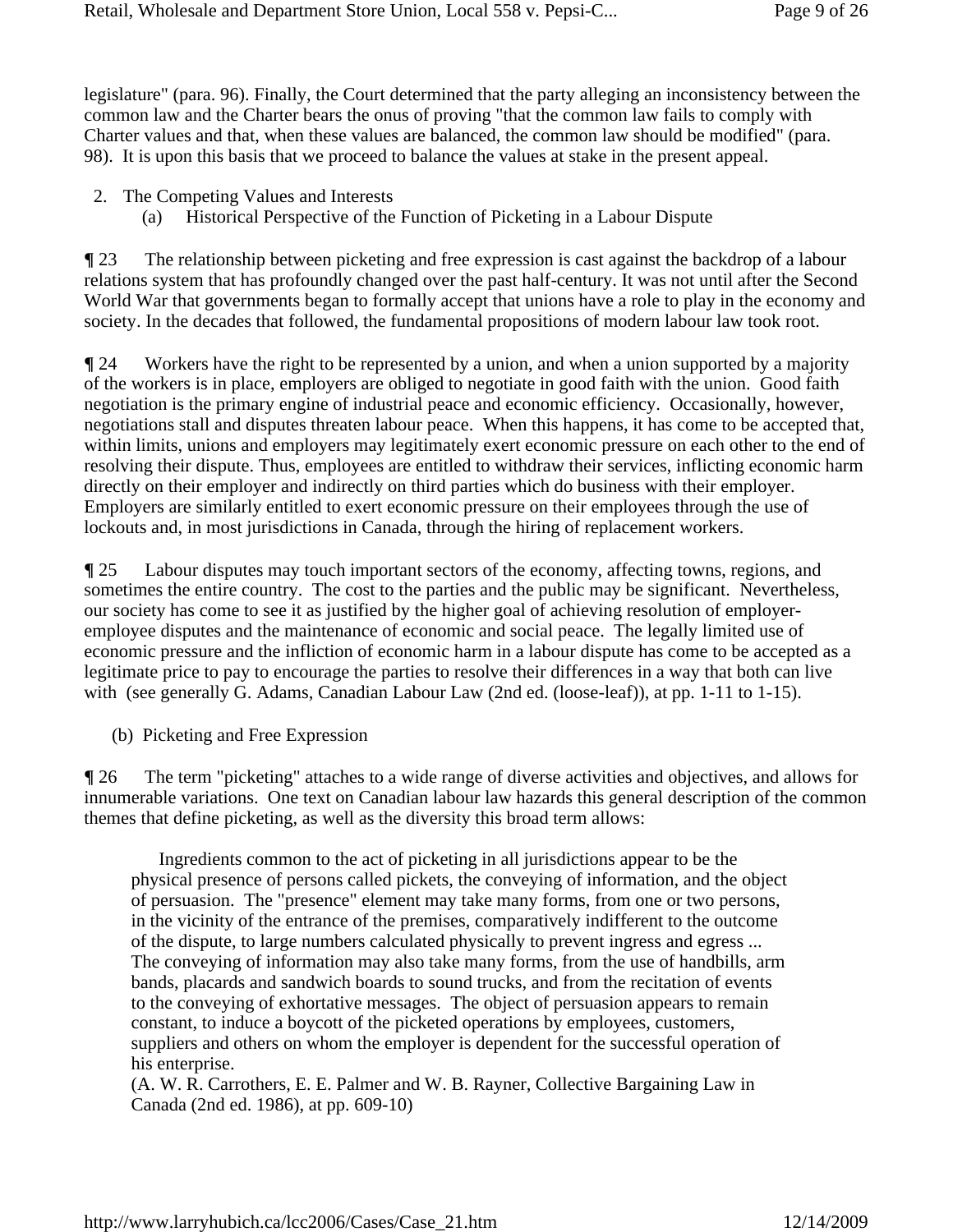**¶** 27 In labour law, picketing is commonly understood as an organized effort of people carrying placards in a public place at or near a business premises. The act of picketing involves an element of physical presence, which in turn incorporates an expressive component. Its purposes are usually twofold: first, to convey information about a labour dispute in order to gain support for its cause from other workers, clients of the struck employer, or the general public, and second, to put social and economic pressure on the employer, and often by extension, on its suppliers and clients (see for example Great Atlantic & Pacific Co. of Canada, [1994] OLRB Rep. March 303, at paras. 32-33, per McCormack, chair).

**¶** 28 Generally, provincial labour law statutes regulating picketing refrain from any attempt at expressly defining it (see for example the Newfoundland Labour Relations Act, R.S.N. 1990, c. L-1, s. 128(3); the New Brunswick Industrial Relations Act, R.S.N.B. 1973, c. I-4, s. 104(3); the Alberta Labour Relations Code, R.S.A. 2000, c. L-1, s. 84). The British Columbia Labour Relations Code, R.S.B.C. 1996, c. 244, is an exception, in which picketing is defined as:

1. (1) In this Code:

... "picket" or "picketing" means attending at or near a person's place of business, operations or employment for the purpose of persuading or attempting to persuade anyone not to

(a) enter that place of business, operations or employment,

(b) deal in or handle that person's products, or

(c) do business with that person, and similar act at such a place that has an equivalent purpose;

This definition illustrates the breadth of the concept of picketing. On this definition, picketing arguably would extend to include the action of a group of people standing near a location - without carrying placards, handing out leaflets or addressing anyone - if their presence is intended to persuade someone else from doing business at that location.

**¶** 29 A distinction is sometimes made between primary and secondary picketing. Primary picketing typically refers to picketing at the premises of the employer, secondary picketing is picketing at other premises. No provincial legislature has expressly defined "secondary picketing". However, in carving out the core of permissible picketing, legislatures sometimes resort to location as a marker. (See the Newfoundland Labour Relations Act, and the New Brunswick Industrial Relations Act.)

**¶** 30 The above discussion illustrates the difficulty in defining picketing in a detailed manner. Picketing represents a continuum of expressive activity. In the labour context it runs the gamut from workers walking peacefully back and forth on a sidewalk carrying placards and handing out leaflets to passers by, to rowdy crowds shaking fists, shouting slogans, and blocking the entrances of buildings. Beyond the traditional labour context, picketing extends to consumer boycotts and political demonstrations (see Daishowa Inc. v. Friends of the Lubicon (1998), 39 O.R. (3d) 620 (Ont. Ct. (Gen. Div.))). A picket line may signal labour strife. But it may equally serve as a physical demonstration of individual or group dissatisfaction on an issue.

**¶** 31 For the purposes of this appeal, we find it unnecessary to define picketing in a detailed and exhaustive manner. We proceed rather on the basis that picketing may involve a broad range of activities, from the "traditional" picket line where people walk back and forth carrying placards, to the dissemination of information through other means.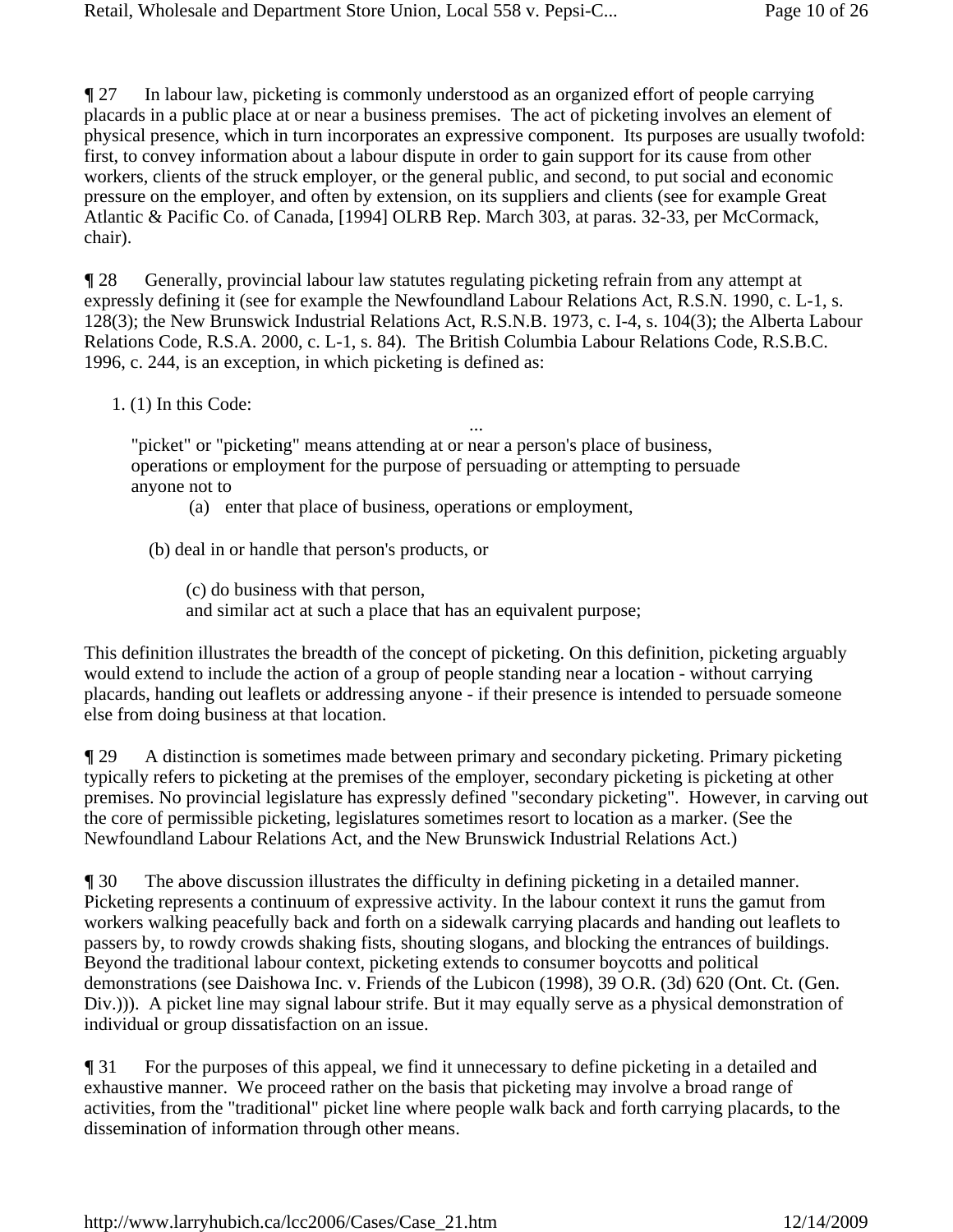**¶** 32 Picketing, however defined, always involves expressive action. As such, it engages one of the highest constitutional values: freedom of expression, enshrined in section 2(b) of the Charter. This Court's jurisprudence establishes that both primary and secondary picketing are forms of expression, even when associated with tortious acts: Dolphin Delivery, supra. The Court, moreover, has repeatedly reaffirmed the importance of freedom of expression. It is the foundation of a democratic society (see R. v. Sharpe, [2001] 1 S.C.R. 45, 2001 SCC 2; R. v. Keegstra, [1990] 3 S.C.R. 697; R. v. Butler, [1992] 1 S.C.R. 452). The core values which free expression promotes include self-fulfilment, participation in social and political decision-making, and the communal exchange of ideas. Free speech protects human dignity and the right to think and reflect freely on one's circumstances and condition. It allows a person to speak not only for the sake of expression itself, but also to advocate change, attempting to persuade others in the hope of improving one's life and perhaps the wider social, political, and economic environment.

**¶** 33 Free expression is particularly critical in the labour context. As Cory J. observed for the Court in U.F.C.W., Local 1518 v. KMart Canada Ltd., [1999] 2 S.C.R. 1083, "[f]or employees, freedom of expression becomes not only an important but an essential component of labour relations" (para. 25). The values associated with free expression relate directly to one's work. A person's employment, and the conditions of their workplace, inform one's identity, emotional health, and sense of self-worth: Reference Re Public Service Employee Relations Act (Alta.), [1987] 1 S.C.R. 313; KMart, supra.

**¶** 34 Personal issues at stake in labour disputes often go beyond the obvious issues of work availability and wages. Working conditions, like the duration and location of work, parental leave, health benefits, severance and retirement schemes, may impact on the personal lives of workers even outside their working hours. Expression on these issues contributes to self-understanding, as well as to the ability to influence one's working and non-working life. Moreover, the imbalance between the employer's economic power and the relative vulnerability of the individual worker informs virtually all aspects of the employment relationship: see Wallace v. United Grain Growers Ltd., [1997] 3 S.C.R. 701, at para. 92, per Iacobucci J. Free expression in the labour context thus plays a significant role in redressing or alleviating this imbalance. It is through free expression that employees are able to define and articulate their common interests and, in the event of a labour dispute, elicit the support of the general public in the furtherance of their cause: KMart, supra. As Cory J. noted in KMart, supra, at para. 46: "it is often the weight of public opinion which will determine the outcome of the dispute".

**¶** 35 Free expression in the labour context benefits not only individual workers and unions, but also society as a whole. In Lavigne v. Ontario Public Service Employees Union, [1991] 2 S.C.R. 211, the reasons of both La Forest and Wilson JJ. acknowledged the importance of the role played by unions in societal debate (see also R. v. Advance Cutting & Coring Ltd., 2001 SCC 70, and Dunmore v. Ontario (Attorney General), 2001 SCC 94). As part of the free flow of ideas which is an integral part of any democracy, the free flow of expression by unions and their members in a labour dispute brings the debate on labour conditions into the public realm.

**¶** 36 This said, freedom of expression is not absolute. When the harm of expression outweighs its benefit, the expression may legitimately be curtailed. Thus, s. 2(b) of the Charter is subject to justificative limits under s. 1.

**¶** 37 The same applies in interpreting the common law to reflect the Charter. The starting point must be freedom of expression. Limitations are permitted, but only to the extent that this is shown to be reasonable and demonstrably necessary in a free and democratic society.

(c) Protection of Innocent Third Parties to Labour Disputes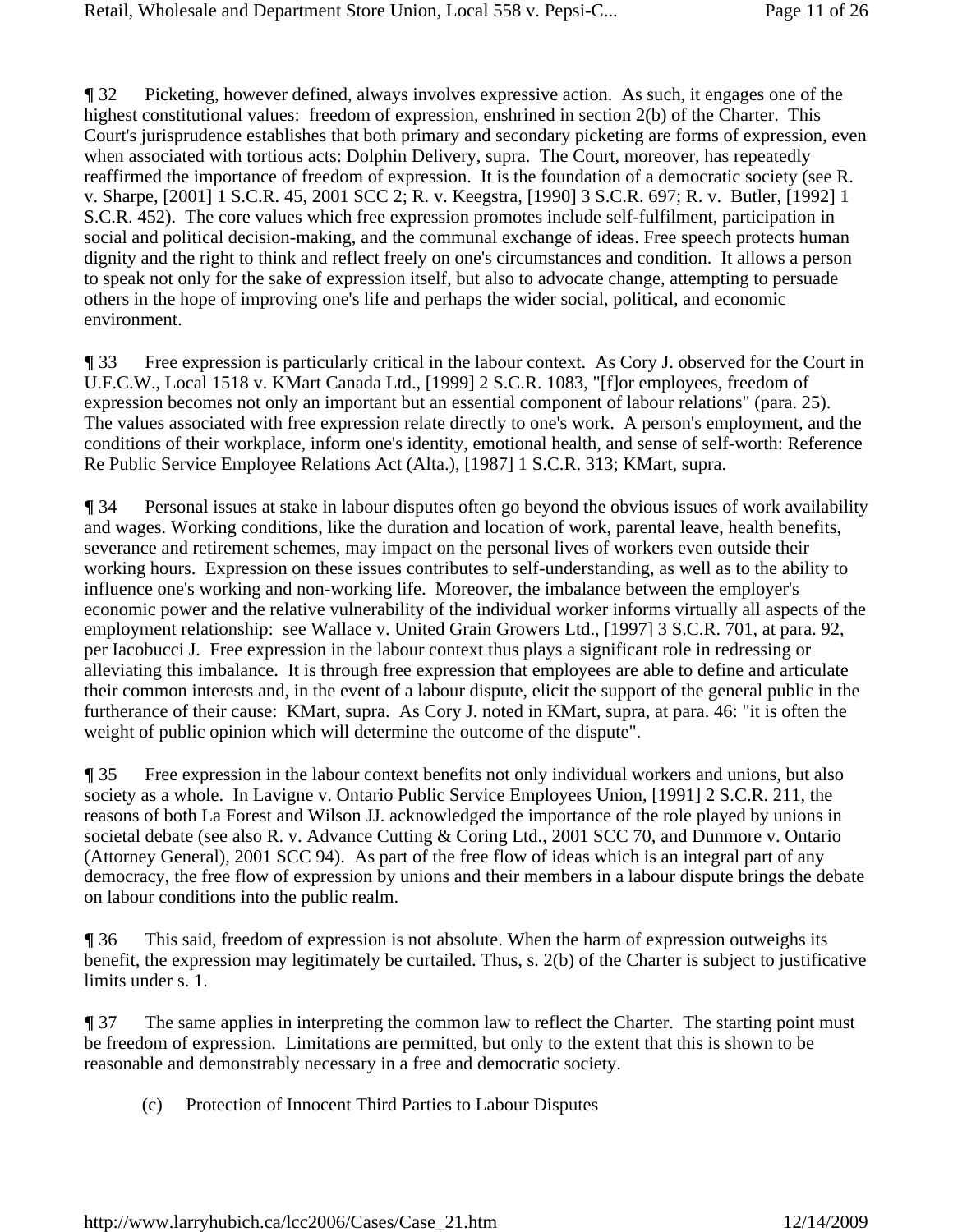**¶** 38 On the other side of the balance lies the interests of the employer and third parties in protection from excessive economic and other harm as a result of picketing and other labour action. As previously discussed, one important objective of labour picketing is the infliction of economic harm on the employer with an eye to compelling a favourable resolution of the dispute. Thus, expressive action in the labour context, as in other situations, may cause economic harm. However, the appellant argues that economic harm arising from labour disputes should be confined to the actual parties to the dispute - it should not be permitted to harm innocent third parties, who have neither influence over the outcome of the dispute, nor the ability to bring it to a close.

**¶** 39 The appellant emphasizes that secondary picketing expands the labour dispute beyond its core, increasing both the incidence of picketing and the number of businesses and persons affected by it. The targets of secondary activity, such as retailers of a struck product, may suffer considerable economic damage, which may in turn affect customers and employees, as well as a host of other business relations. The appellant contends that the interests of these third parties, as well as public order generally, compel restraints on the scope of picketing activity.

**¶** 40 On this point, the appellant relies on Dolphin Delivery, supra. In that case, the union represented the locked out employees of Purolator, an Ontario-based courier service. Dolphin undertook to supply delivery service to Purolator customers in the Vancouver area during this lockout. The union planned to picket Dolphin's premises, and Dolphin succeeded in getting an injunction to prohibit the intended picketing. The union challenged the injunction all the way to this Court, where it was ultimately upheld.

**¶** 41 The challenge to this restriction on secondary picketing was framed as a violation of the union's right to freedom of expression under s. 2(b) of the Charter. As no picket line ever went up, the Court chose to assume that the picketing would have been peaceful and that Dolphin's unionized workers would have respected the picket line. In the end, McIntyre J. found that the Charter did not apply, and the injunction was upheld on the basis of the common law tort of inducing breach of contract.

**¶** 42 McIntyre J. was of the view that if the Charter did apply, the injunction could have been justified under s. 1. While acknowledging that all picketing (even where accompanied by tortious conduct) involves some element of expression, McIntyre J. recognized the legitimacy of some curtailment of secondary picketing in order to prevent the economic harm of labour disputes from spreading too broadly into the community. McIntyre J. stated, at p. 591:

When the parties do exercise the right to disagree, picketing and other forms of industrial conflict are likely to follow. The social cost is great, man-hours and wages are lost, production and services will be disrupted, and general tensions within the community may be heightened. Such industrial conflict may be tolerated by society but only as an inevitable corollary to the collective bargaining process. It is therefore necessary in the general social interest that picketing be regulated and sometimes limited. It is reasonable to restrain picketing so that the conflict will not escalate beyond the actual parties. While picketing is, no doubt, a legislative weapon to be employed in a labour dispute by the employees against their employer, it should not be permitted to harm others. [Emphasis added.]

**¶** 43 To the extent that the appellant relies on the obiter comments in Dolphin Delivery to support the notion that secondary picketing in itself is a tort, the appellant's argument must fail. First, as Cory J. cautioned in KMart, supra, these comments from Dolphin Delivery must be read in the specific context of that case (see para. 36). McIntyre J. held that the picketing in question would have been tortious, amounting to inducing breach of contract. McIntyre J. stated at p. 588 that "[o]n the basis of the findings of fact that I have referred to above, it is evident that the purpose of the picketing in this case was to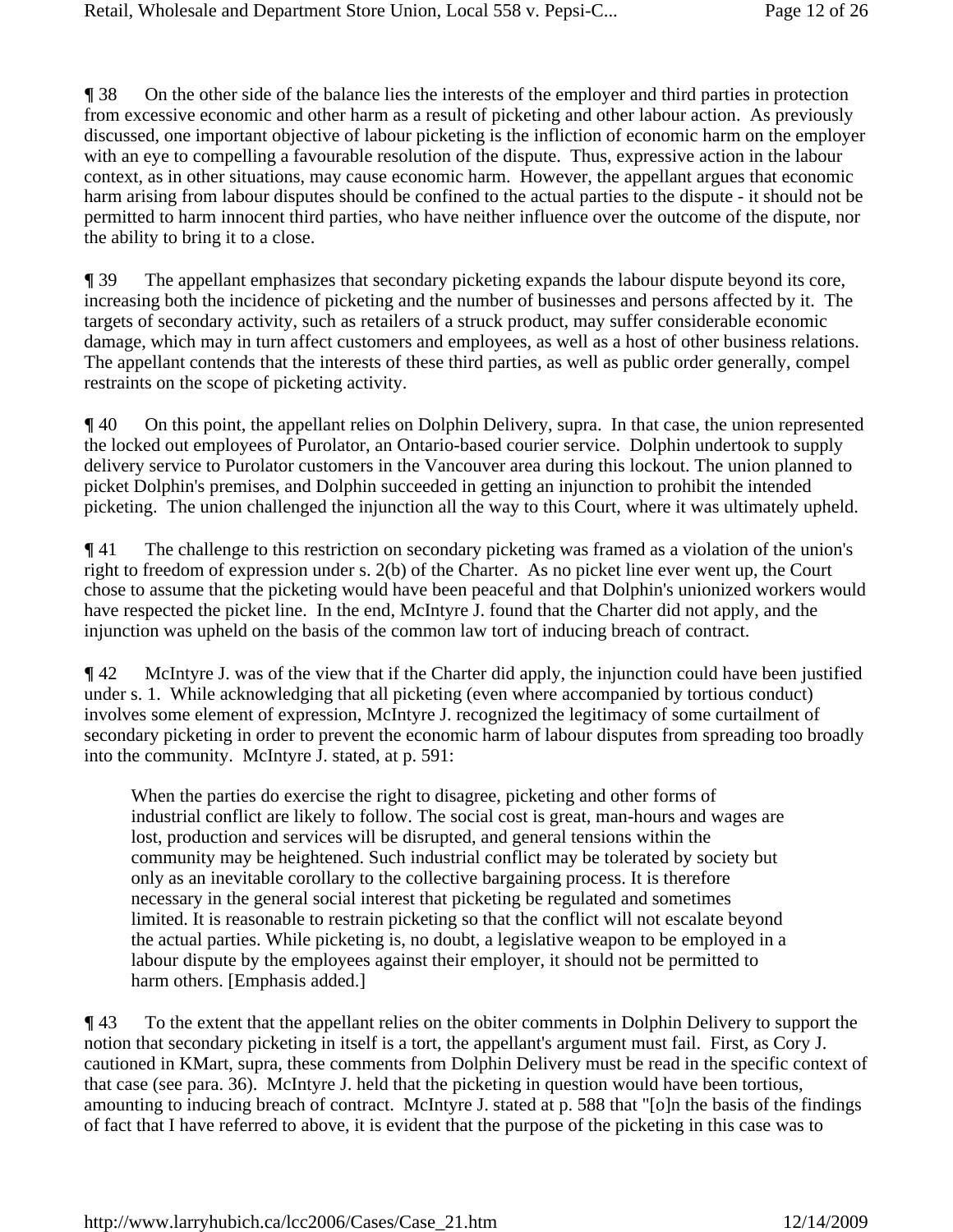induce a breach of contract between the respondent and Supercourier", and again at p. 603, "[i]n the case at bar ... [w]e have a rule of the common law which renders secondary picketing tortious and subject to injunctive restraint, on the basis that it induces a breach of contract". It was therefore on the assumption that the anticipated picketing would have been tortious that McIntyre J. proceeded with the s. 1 analysis not on the basis of secondary picketing being illegal per se. As such, Dolphin Delivery did not make any final pronouncement on the legality of secondary picketing as such, and up until now, the issue has never been addressed directly by this Court.

**¶** 44 Secondly, although McIntyre J.'s comments reflect a concern with the interests of third parties to labour disputes who may incur collateral damage, they should not be read as suggesting that third parties should be completely insulated from economic harm arising from labour conflict. As Cory J. noted in KMart, supra, the objective of the restraint on picketing in Dolphin Delivery was to ensure that third parties did not "suffer unduly from the labour dispute over which it has no control" (para. 35). Therefore, third parties are to be protected from undue suffering, not insulated entirely from the repercussions of labour conflict. Indeed, the latter objective would be unattainable. Even primary picketing frequently imposes costs, often substantial, on third parties to the dispute, through stoppages in supplies or the loss of the primary employer as a customer (see Carrothers, supra, at p. 675). Indeed, labour disputes in important sectors of the economy may seriously affect a whole town or region, even the nation itself. As McIntyre J. recognized in the above quote, the social cost of a labour dispute is often great. Yet this impact on third parties and the public has never rendered primary picketing illegal per se at common law to protect the interests of third parties.

**¶** 45 So we are left with this: innocent third parties should be shielded from "undue" harm. This brings us to the question that lies at the heart of this appeal. How do we judge when the detriment suffered by a third party to a labour dispute is "undue", warranting the intervention of the common law? At this stage, it suffices to note that the protection of innocent third parties from the economic fallout of labour disputes, while a compelling consideration, is not absolute. Some economic harm to third parties is anticipated by our labour relations system as a necessary cost of resolving industrial conflict.

3. Potential Solutions - Surveying the Landscape

**¶** 46 Picketing engages distinct and frequently clashing interests among the parties affected by a labour dispute. The present appeal casts the right of unions to freely express their views on the conditions of their employment and the facts of a labour dispute against the resulting potential for economic damage to third parties. The parties' opposing submissions on the legality of secondary picketing - and the contending lines of authority on which they rely - represent conflicting views on how these competing interests are best reconciled in a democratic society.

**¶** 47 Three possible options emerge from the parties' submissions: (1) an absolute bar on secondary picketing (the "illegal per se" doctrine); (2) a bar on secondary picketing except for "allied" enterprises (the modified "Hersees" rule); and (3) permitting secondary picketing unless the picketing amounts to a tort or other wrongful conduct. We will consider each option in turn.

(a) The Illegal Per Se Doctrine

**¶** 48 This view holds that secondary picketing is illegal per se, in the manner of an independent tort, even in the absence of any other wrongful or illegal act.

**¶** 49 The doctrine turns on location. It rests on a distinction between picketing the premises of the employer against whom the union is striking (primary picketing) and picketing other premises (secondary picketing). Primary picketing is legal unless it involves tortious or criminal conduct, while secondary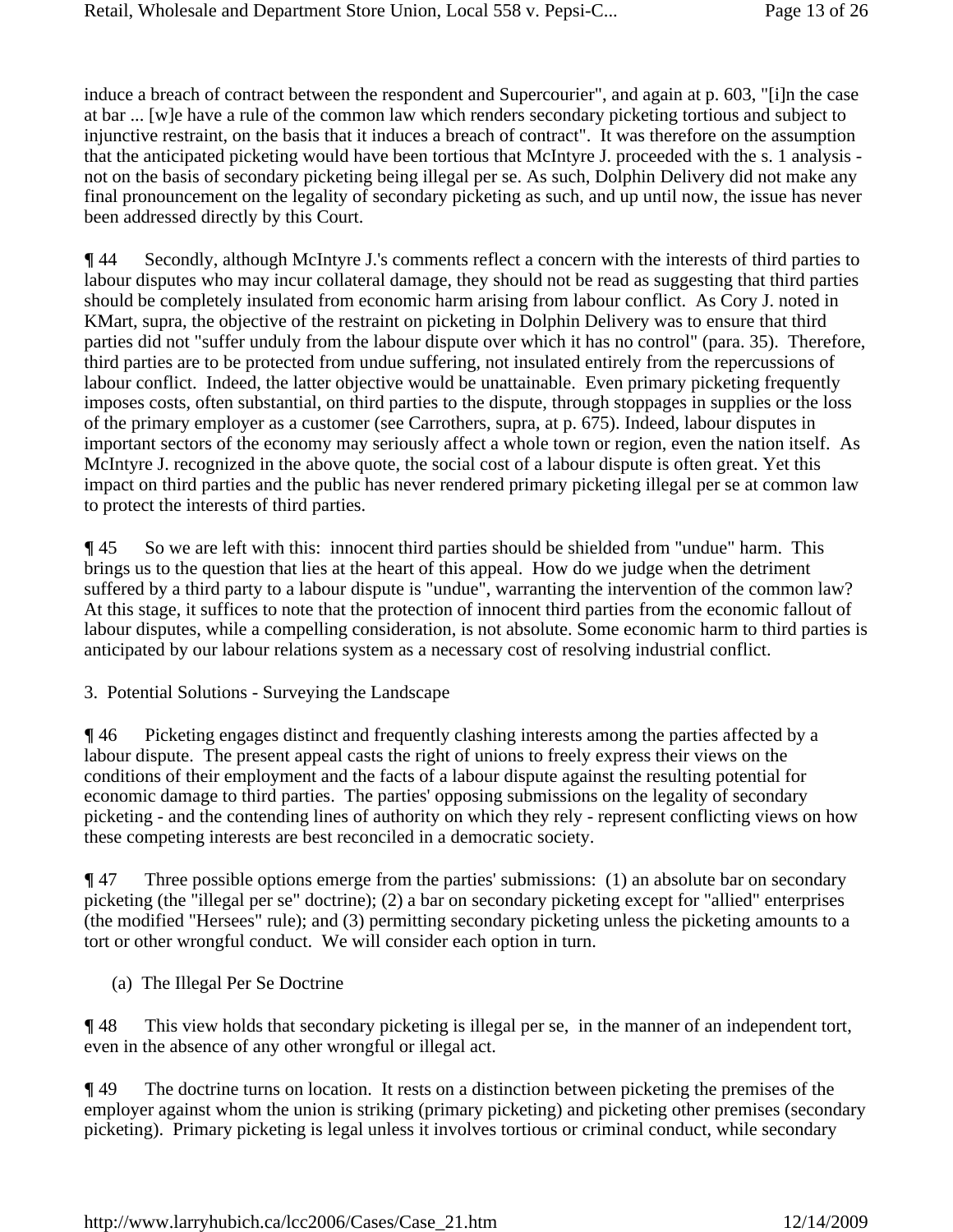picketing is always illegal.

**¶** 50 The "illegal per se" doctrine for secondary picketing originates from the obiter comments of the Ontario Court of Appeal in Hersees, supra. Hersees and its line of reasoning lie at the centre of this appeal. In Hersees, a union had been certified as a bargaining agent for workers of the clothing manufacturer, Deacon Brothers Sportwear Ltd. ("Deacon"). The union's policy was to avoid strikes if possible. As a result, it did not call a strike against Deacon when a labour dispute arose. Instead, the union approached the clothing retailer, Hersees, and asked it to refrain from ordering merchandise from Deacon. When Hersees refused, the union organized a picket line outside Hersees' retail outlet. The picketing was limited to two pickets each carrying one sign which read in part: "Attention Shoppers - Deacon Bros. Sportwear Ltd. sold at Hersee's-made by Non-union Labour" (p. 83).

**¶** 51 Hersees asked for an injunction. The union answered that it was conducting an "educational campaign" in support of buying union-made goods. The trial court dismissed the action but the Court of Appeal found that the union had engaged in misrepresentation, because its signs suggested Hersees itself was in a labour dispute. The appellate judgment also held that the union had tried to induce breach of contract, and viewed picketing as an instance of "besetting," intended and likely to cause economic damage to the appellant, contrary to the Criminal Code.

**¶** 52 The dispute could have been resolved by applying the established rule that picketing that involved tortious action was unlawful. However, the Court of Appeal, per Aylesworth J.A., proceeded to comment in obiter, at p. 86, on the legality of secondary picketing at common law:

 But even assuming that the [secondary] picketing carried on by the respondents was lawful in the sense that it was merely peaceful picketing for the purpose only of communicating information, I think it should be restrained. Appellant has a right lawfully to engage in its business of retailing merchandise to the public.... Therefore, the right, if there be such a right, of the respondents to engage in secondary picketing of appellant's premises must give way to appellant's right to trade; the former, assuming it to be a legal right, is exercised for the benefit of a particular class only while the latter is a right far more fundamental and of far greater importance, in my view, as one which in its exercise affects and is for the benefit of the community at large.

Thus, the Court of Appeal held that peaceful, non-tortious picketing at locations other than that of the primary employer is illegal per se at common law. This decision has had an enduring - and heavily contested - influence on labour law.

**¶** 53 Criticism of this decision was immediate and forceful (see, for example, D. M. Beatty, "Secondary Boycotts: A Functional Analysis" (1974), 52 Can. Bar Rev. 388). Most obviously, it rests on a weak precedential foundation. Indeed, Aylesworth J.A. conceded in Hersees that he could find no precedent to support his holding. He concluded, rather, that some judicial comments "would tend to support this conclusion but in each of such cases the secondary picketing which was the subject-matter under consideration, embraced one or more admittedly unlawful elements such as trespass, intimidation, nuisance or inducement of breach of contract" (p. 87).

**¶** 54 Aylesworth J.A. attempted to find support for his holding in the judgment of this Court in A. L. Patchett & Sons Ltd. v. Pacific Great Eastern Railway Co., [1959] S.C.R. 271. Patchett, however, offers no support for the illegal per se doctrine. Patchett involved the liability of a railway for failing to provide services to a client, Patchett. The failure to provide services was caused by picketing at the railway premises by a trade union whose members did not work either for the railway or for Patchett. The picketing in this case was anything but peaceful, and involved trespass as well as breaches of the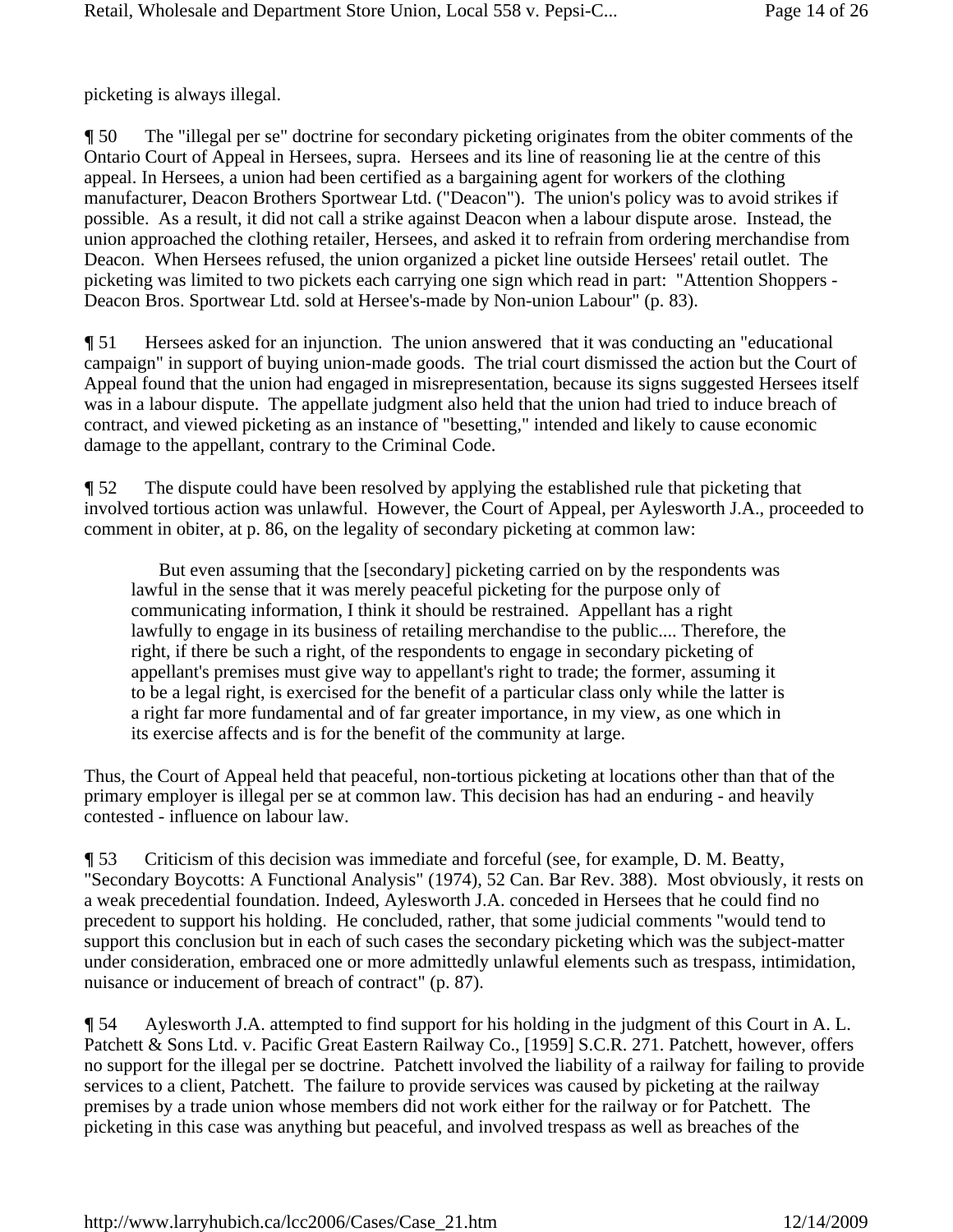Criminal Code. Thus, the picketing was considered illegal for these reasons, and not because the Court found that peaceful secondary picketing was illegal per se. (see H. W. Arthurs, "Comments" (1963), 41 Can. Bar Rev. 573, at p. 582; see also Patchett, supra, at pp. 295-96, per Rand J.).

**¶** 55 The decision in Hersees also reflects a deep distrust of unions and collective action in labour disputes. An expressive act that is legal and legitimate if done by an individual suddenly becomes illegal when done in concert with others. Aylesworth J.A.'s reasons reflect the common sentiments of early 19th century legislation and subsequent judgments which held that the combination of workers in pursuit of their economic interest was unlawful and against public policy (see Adams, supra, at pp.1-1 to 1-5). The effect of these judgments was to discount the importance of freedom of expression in the labour law context, a point which will later be discussed in greater detail. Despite the above criticism, the obiter comments in Hersees have had a significant impact on the treatment of secondary picketing by Canadian courts.

(b) Exceptions to Hersees - The Primary Employer and Ally Doctrines

**¶** 56 Over time, necessary refinements to the bold "illegal per se" doctrine have riddled it with difficult exceptions. As a threshold matter, courts would refuse to enjoin picketing where the employees were found to be engaged in "primary" rather than "secondary" picketing. In some of these cases, the courts found that the location of the picketing, although not necessarily the primary workplace of the employees, was nonetheless owned by the same employer. The courts would also "lift the corporate veil" and refuse to enjoin picketing at the parent company, or at a company which shared corporate ownership with the primary employer. (See Lescar Construction Co. v. Wigman, [1969] 2 O.R. 846 (H.C.); Refrigeration Supplies Co. v. Ellis, [1971] 1 O.R. 190 (H.C.); Nedco Ltd. v. Clark (1973), 43 D.L.R. (3d) 714 (Sask. C.A.); Nedco Ltd. v. Nichols (1973), 38 D.L.R. (3d) 664 (Ont. H.C.); Domtar Chemicals Ltd. v. Leddy (1973), 37 D.L.R. (3d) 73 (Ont. S.C.); Inglis Ltd. v. Rao (1974), 2 O.R. (2d) 525 (H.C.); Magasins Continental Ltée v. Syndicat des employé(es) de commerce de Mont-Laurier (C.S.N.), [1988] R.J.Q. 1195 (C.A.), 2985420 Canada Inc. v. Fédération du Commerce Inc., [1995] R.J.Q. 44 (C.A.).) The picketing would therefore not be characterized as "secondary"; hence the definition of secondary picketing referred to in these reasons.

**¶** 57 However, forbidding picketing at any place other than the primary employer's workplace continued to create difficulty. For example, strict application of the Hersees doctrine would effectively deny a union the ability to picket its own employer if, by virtue of a shared driveway, for example, an otherwise unrelated employer would also be affected. Courts have nevertheless allowed picketing in these circumstances, provided it is primarily directed at the struck employer. However, the search for primary purpose may, at times, prove a rather subtle intellectual exercise, as some courts have found. (See Peter Kiewit Sons Co. v. Public Service Alliance of Canada, Local 20221 (Union of Canadian Transport Employees), [1998] B.C.J. No. 1494 (QL) (S.C.); McLean Trucking Co. v. Public Service Alliance of Canada, 83 C.L.L.C. para. 14,047 (B.C.S.C.).)

**¶** 58 Another exception to the strict Hersees approach is the ally doctrine (although there is a significant degree of overlap between this doctrine and the other exceptions discussed in this section). Some courts, while suggesting secondary picketing may be illegal per se, have refused to enjoin picketing where the struck operation was effectively assisting the employer in carrying on business during a labour dispute (see Alex Henry & Son Ltd. v. Gale (1976), 14 O.R. (2d) 311 (H.C.), Commonwealth Holiday Inns of Canada Ltd. v. Sundy (1974), 2 O.R. (2d) 601 (H.C.), Falconbridge Nickel Mines Ltd. v. Tye, [1971] O.J. No. 11 (QL) (H.C.), Air Canada v. C.A.L.P.A. (1997), 28 B.C.L.R. (3d) 159 (S.C.)).

**¶** 59 Similarly, courts have refused injunctions where third parties allowed struck employers to conduct a business from their warehouse, on the basis that the secondary location was effectively a place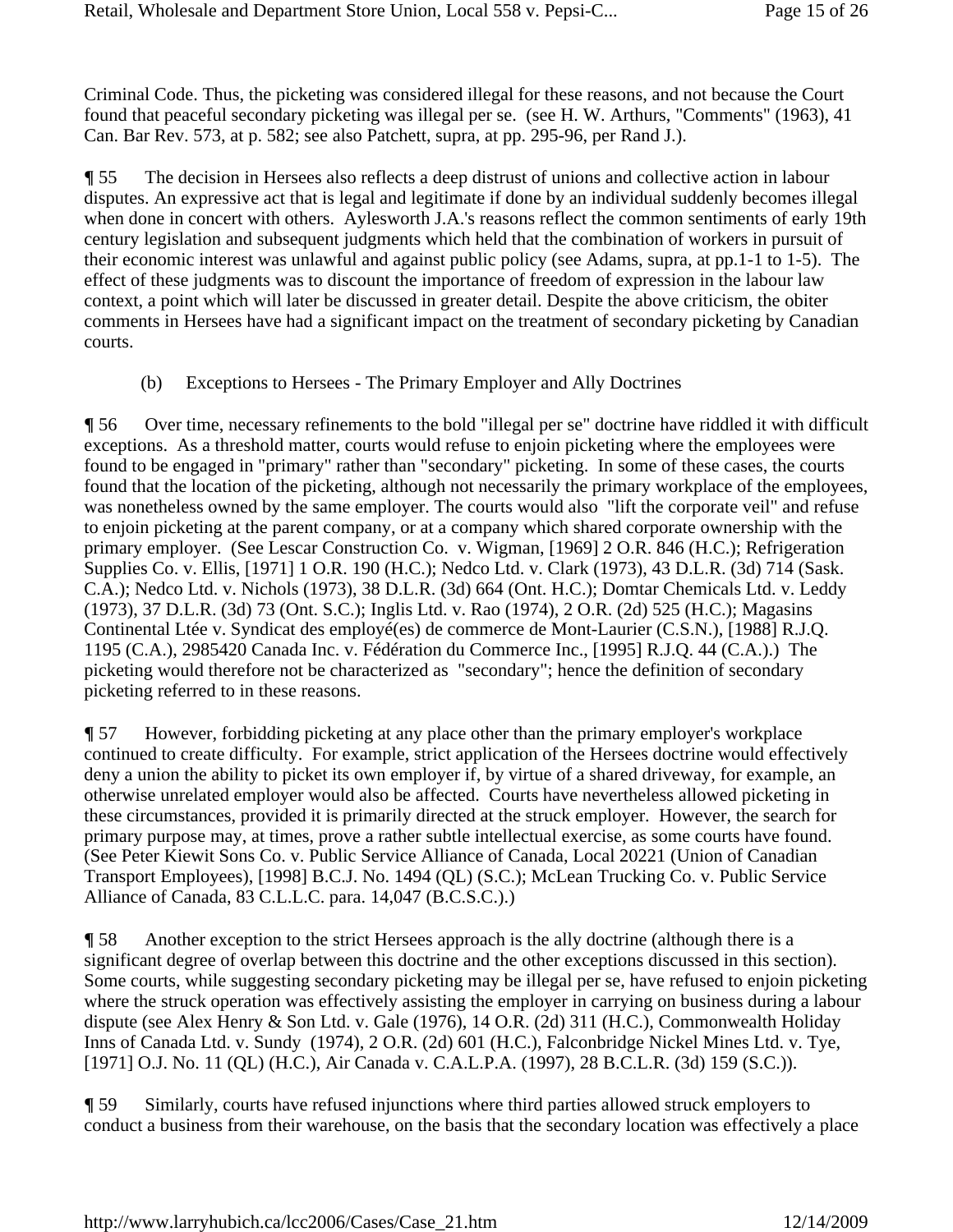of business for the employer (see Soo-Security Motorways Ltd. v. Kowalchuck (1980), 9 Sask. R. 354 (Q.B.); 683481 Ontario Ltd. v. Beattie (1990), 73 D.L.R. (4th) 346 (Ont. H.C.)). Concerns such as these have required courts to make delicate distinctions regarding the amount of warehousing, for example, as evidence of the degree of cooperation between the primary and secondary employer (see Neumann and Young Ltd. v. O'Rourke (1974), 53 D.L.R. (3d) 11 (Ont. H.C.); Alex Henry & Son, supra).

**¶** 60 These modifications to the Hersees doctrine have softened its harshest effects on unions and picketing, but have made the common law difficult to implement in a consistent, clear manner. For example, in the Saskatchewan case of O.K. Economy Stores v. R.W.D.S.U., Local 454 (1994), 118 D.L.R. (4th) 345, the Court of Appeal rendered a split judgment. One member of the court,Vancise J.A., characterized the picketing as secondary and impermissible because the union, on strike against Western Grocers, picketed at outlets of O.K. Economy, whose workers it did not represent. Yet both O.K. Economy and Western Grocers were divisions of the same enterprise, Westfair Foods. By reason of this common control, Jackson J.A, held that the two divisions should be considered as one employer and, as a result, this form of picketing was permissible. Gerwing J.A. was of the opinion that because the parties had settled their differences, the issue was moot and he refused to endorse either of his colleagues' analyses.

**¶** 61 Despite these difficulties, the Ontario Court of Appeal and courts in some other provinces continue to apply the obiter of Hersees that secondary picketing is illegal per se (see Heather Hill Appliances Ltd. v. McCormack (1965), 52 D.L.R. (2d) 292 (Ont. H.C.), aff'd [1965] O.J. No. 504 (QL) (C.A.); Robertson Yates Corp. v. Fitzgerald, 65 C.L.L.C. para. 14,091 (Ont. H.C.); Toronto Harbour Commissioners v. Sninsky (1967), 64 D.L.R. (2d) 276 (Ont. H.C.); CTV Television Network Ltd. v. Kostenuk (1972), 26 D.L.R. (3d) 385 (Ont. S.C.), aff'd (1972), 28 D.L.R. (3d) 180 (Ont. C.A.); J. S. Ellis & Co. v. Willis (1972), 30 D.L.R. (3d) 397 (Ont. H.C.); Rocca Construction Ltd. v. United Association of Journeymen and Apprentices of the Plumbing and Pipefitting Industry of the U.S.A. and Canada, Local 721 (1978), 21 Nfld. & P.E.I.R. 198 (P.E.I.S.C.); PCL Construction Management Inc. v. Mills (1994), 124 Sask. R. 127 (Q.B.); O.K. Economy Stores, supra, per Vancise J.A.; Maple Leaf Sports & Entertainment Ltd. v. Pomeroy (No. 2) (1999), 49 C.L.R.B.R. (2d) 285 (Ont. Ct. (Gen. Div.)), at para. 32). On balance, few judgments reflect the Hersees doctrine in its strictest form, but some courts continue to apply a modified version.

(c) Permitting Secondary Picketing Unless it Involves a Tort or Crime

**¶** 62 A third approach starts with the proposition that all picketing is permitted unless it can be shown to be wrongful or unjustified (the "wrongful action" model). It defines wrongful or unjustified picketing as picketing that involves a tort (a civil wrong) or a crime (a criminal wrong).

**¶** 63 Prior to the decision of the Ontario Court of Appeal in Hersees, there was no clear pronouncement on the issue of whether picketing activity should be enjoined by the common law in absence of an independently actionable tort, such as nuisance, inducing breach of contract, intimidation or trespass. However, authority for the wrongful action model can be found in the decision of this Court in Williams v. Aristocratic Restaurants (1947) Ltd., [1951] S.C.R. 762. In that case, the issue was whether the picketing activity by a striking union at the location of non-unionized restaurants belonging to the same employer was unlawful. The picketing in question involved two workers walking back and forth on a sidewalk in front of the targeted restaurant carrying placards which stated that the proprietor did not have a labour agreement with the union. The majority found that the picketing activity in question did not amount to trespass, unlawful assembly, nuisance, or any other criminal or tortious activity. As such, the activity remained lawful (although, as discussed, this form of picketing would probably fall within the "primary employer" or "ally" exceptions to the Hersees doctrine).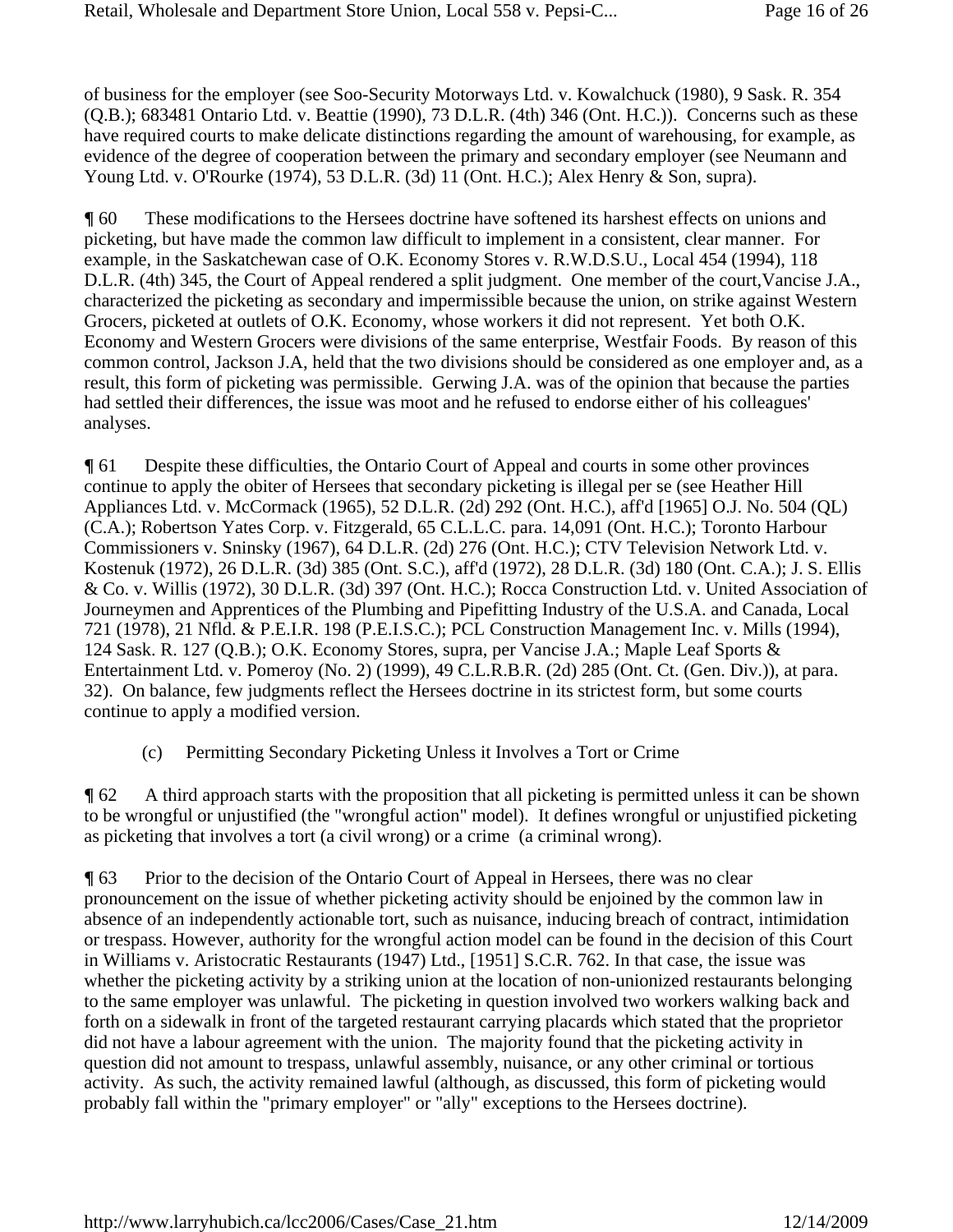**¶** 64 Even after Hersees, a number of Canadian courts have expressly declined to adopt its classification of secondary picketing as illegal per se; instead, they have refused injunctions to enjoin secondary picketing unless it involves tortious or criminal conduct. The majority decision of the Court of Appeal in the present case is just one example (see also: Brett Pontiac Buick GMC Ltd. v. National Association of Broadcast Employees and Technicians, Local 920 (1989), 90 N.S.R. (2d) 342 (S.C.T.D.), application for leave to appeal dismissed (1989), 94 N.S.R. (2d) 398 (S.C.A.D.); Provincial Express Inc. v. Canadian Union of Postal Workers (1991), 94 Nfld. & P.E.I.R. 75 (Nfld. S.C.T.D.)). This approach stems from the proposition, as articulated by Cameron J.A. for the majority in the court below, that "[g] enerally speaking, picketing constitutes an exercise of the fundamental freedom of expression which can only be circumscribed by laws, whether statutory, regulatory, or common, that accord with the constitutional norms of the Canadian Charter of Rights and Freedoms" (p. 230).

4. Resolving the Conflict: The Wrongful Action Model

**¶** 65 Having canvassed the interests at stake and the conflicting approaches the law has adopted to reconcile them in the context of secondary picketing, we now confront the issue before us - which approach best balances the interests at stake in a way that conforms to the fundamental values reflected in the Charter?

**¶** 66 We conclude that the third approach - the wrongful action model that makes illegal secondary picketing which amounts to tortious or criminal conduct - best achieves this goal. The following considerations, some of which involve overlapping themes, lead us to this conclusion.

(a) Conformity to Charter Methodology

**¶** 67 While freedom of expression is not absolute, and while care must be taken in the labour context to guard against extending the more severe effects of picket lines beyond the employer, if we are to be true to the values expressed in the Charter our statement of the common law must start with the proposition that free expression is protected unless its curtailment is justified. This militates against a rule that absolutely precludes secondary picketing, whether harmful or benign, disruptive or peaceful. The preferred methodology is to begin with the proposition that secondary picketing is prima facie legal, and then impose such limitations as may be justified in the interests of protecting third parties.

**¶** 68 Of the three possible approaches to the problem of regulating secondary picketing, the one that best conforms to this Charter-mandated methodology is the third approach of permitting secondary picketing except where it involves tortious or criminal action. The Hersees and modified Hersees approaches start from the proposition that secondary picketing is per se unlawful regardless of its character or impact. This runs counter to the values of the Charter which hold that intrusions on free expression are permitted only to the extent that they are justified. Such an approach would perhaps be justifiable in a case where all or most aspects of the expression at stake are clearly unjustifiable. But as our earlier discussion indicates, this cannot be said of secondary picketing. Secondary picketing encompasses a wide variety of conduct, much of which is neither coercive nor harmful. This compels the conclusion that the Hersees and modified Hersees approaches are out of step with the methodology mandated by the Charter. The wrongful conduct model, by contrast, conforms to Charter methodology.

(b) Protection of the Value of Free Expression

**¶** 69 The wrongful action approach best protects the values of contemporary Canadian society as they find expression in the Charter. As discussed, labour speech engages the core values of freedom of expression, and is fundamental not only to the identity and self-worth of individual workers and the strength of their collective effort, but also to the functioning of a democratic society. Restrictions on any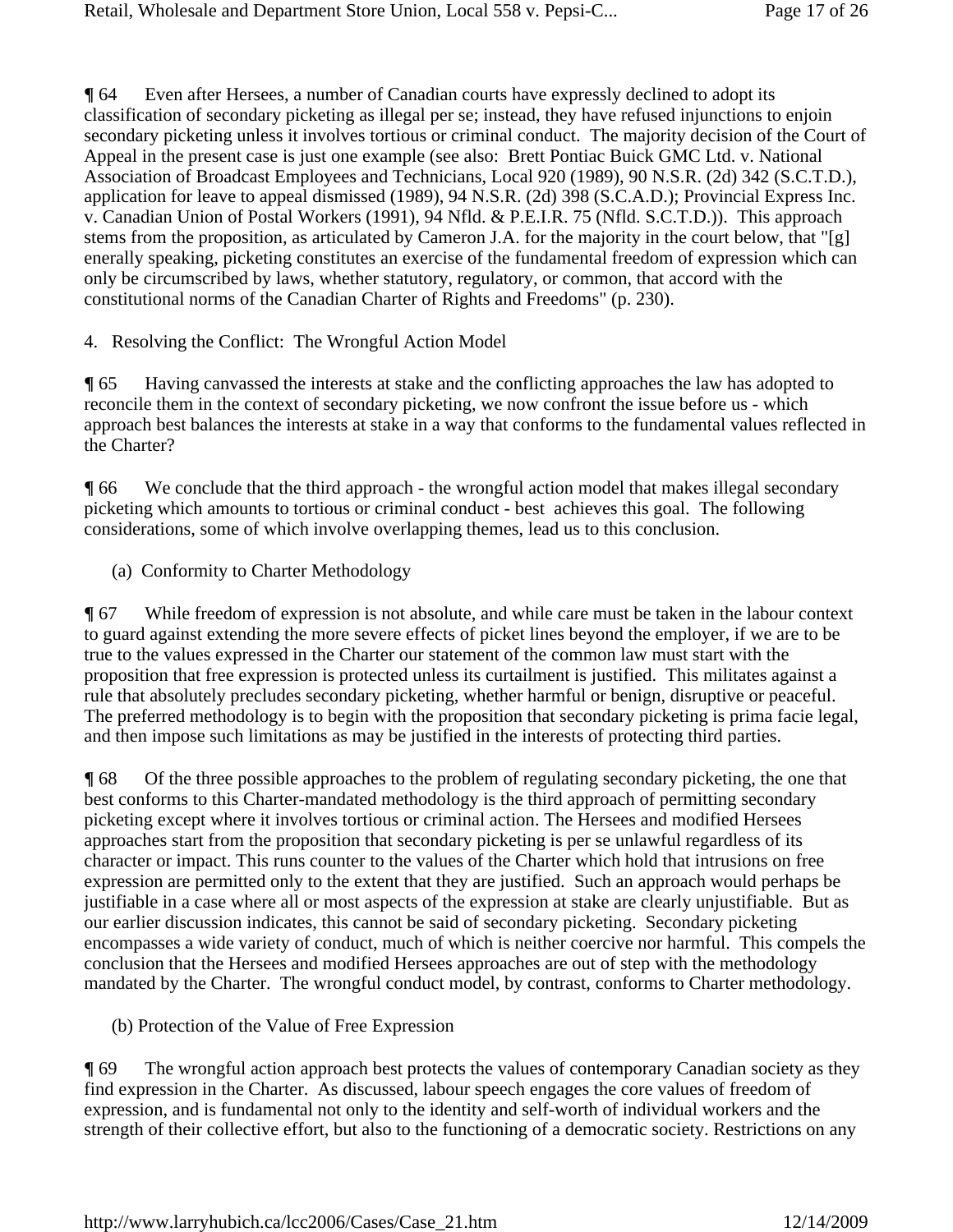form of expression, and particularly expression of this gravity, should not be lightly countenanced.

**¶** 70 The Hersees rule, even in its modified form, denies free expression any value outside primary picketing. Given the vast scope of activities captured within the nebulous boundaries of the term "secondary picketing" from peaceful picketing to the highly disruptive, an absolute prior restraint on all such activities risks unduly compromising freedom of expression. It would extend, for example, to peaceful picketing aimed at consumers, without disruption of access to the store, employment, deliveries or any other facet of the secondary employer's business. In our opinion, a blanket prohibition is too blunt a tool with which to handle such a vital freedom.

(c) Avoidance of Excessive Emphasis on Protection from Economic Harm

**¶** 71 In Hersees, the Ontario Court of Appeal appears to have viewed the issue as a conflict between a public right to trade and the rights of a smaller group, the union, to advance its purely private interests. The public interest in free expression and societal debate on working conditions and labour conflict receives no mention. The Hersees doctrine casts the economic protection of third parties from the effects of labour disputes as the pre-eminent concern of the law, regardless of the resulting incursion on free expression.

**¶** 72 Protection from economic harm is an important value capable of justifying limitations on freedom of expression. Yet to accord this value absolute or pre-eminent importance over all other values, including free expression, is to err. The law has never recognized a sweeping right to protection from economic harm. As this Court observed in KMart, at para. 43: "[i]n the absence of independently tortious activity, protection from economic harm resulting from peaceful persuasion, urging a lawful course of action, has not been accepted at common law as a protected legal right" (see also: J. G. Fleming, The Law of Torts (9th ed. 1998), at pp. 765-77). If the legal foundation of the hierarchy of rights proposed in Hersees was doubtful at the time, it is even more problematic in light of the enactment of the Charter and contemporary labour relations.

(d) Adequate Flexibility

**¶** 73 Not only do the Hersees and modified Hersees rules deny adequate protection for free expression and place excessive emphasis on economic harm, they do this in a rigid, unflexible way. These rules are more about shutting off the message than regulating the activity. By contrast, a wrongful action approach is sufficiently flexible to accommodate both interests. Courts may intervene and preserve the interests of third parties or the struck employer where picketing activity crosses the line and becomes tortious or criminal in nature. It is in this sense that third parties will be protected from "undue" harm in a labour dispute. Torts such as trespass, intimidation, nuisance and inducing breach of contract, will protect property interests and ensure free access to private premises. Rights arising out of contracts or business relationships will also receive basic protection. Torts, themselves the creatures of common law, may grow and be adapted to current needs.

**¶** 74 In summary, a wrongful action approach to picketing allows for a proper balance between traditional common law rights and Charter values, and falls in line with the core principles of the collective bargaining system put in place in this country in the years following the Second World War.

(e) Rationality

**¶** 75 A wrongful action approach to picketing is clearer and more rational than the absolute or modified prohibition approach represented by Hersees. The Hersees or modified Hersees approach uses location as the primary criterion for determining when picketing is legal. Yet the reason for prohibiting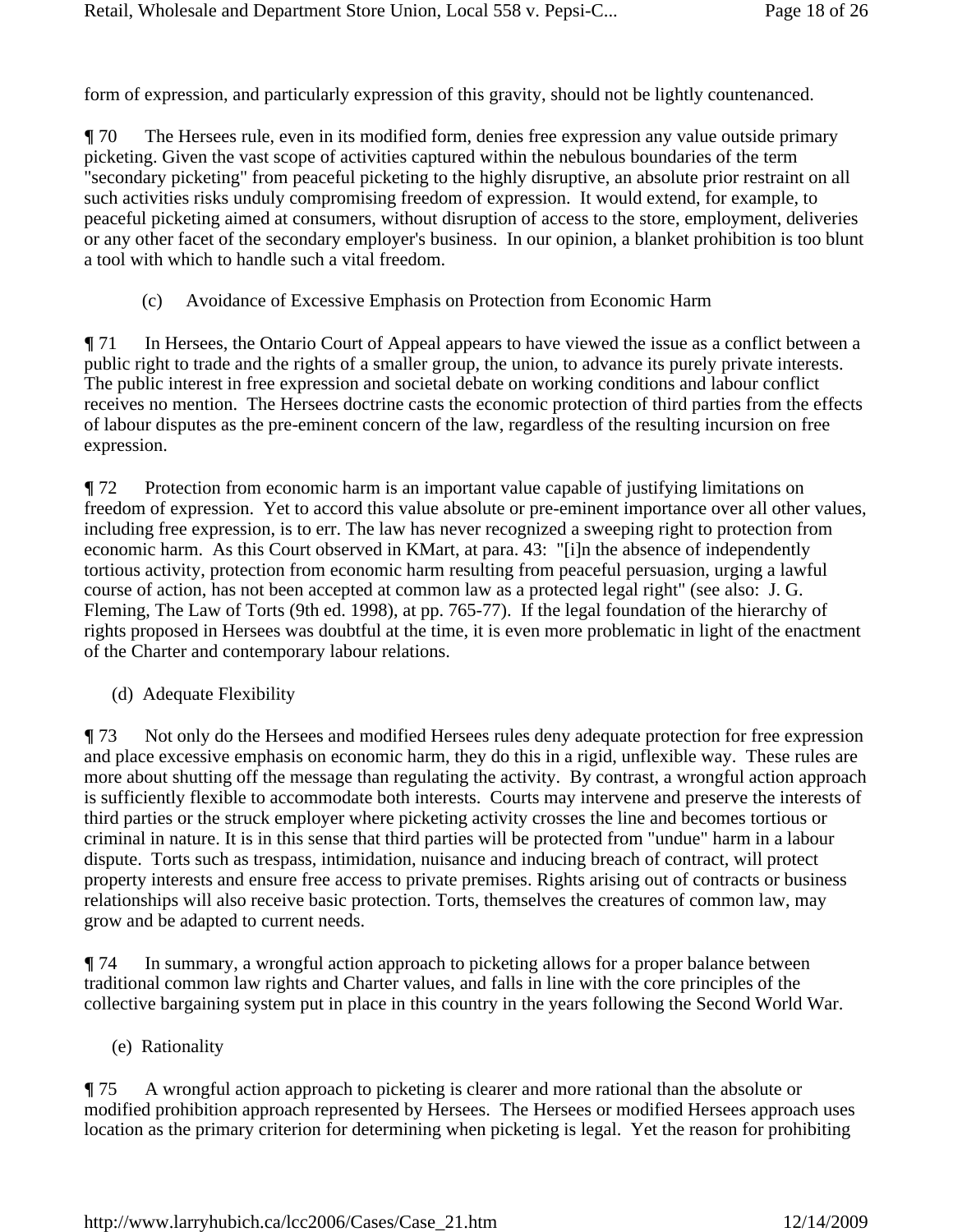picketing is not its location, but its character and impact - the wrong it represents and damage it does. Location is merely a legal marker, and not a very satisfactory one at that; as we have seen, the Hersees jurisprudence is dominated by formalistic debates centering on location.

**¶** 76 The wrongful action approach, by contrast, focuses on the character and effects of the activity, as opposed to its location. It gets at the heart of why picketing may be limited. As discussed, the umbrella of picketing covers a diverse range of behaviours, tactics, and consequences that often have little to do with location. Where picketing occurs has little to do with whether it is peaceful and highly respectful of the rights of others on the one hand, or violent and disrespectful of the rights of others on the other hand. By focussing on the character and effect of expression rather than its location, the wrongful action approach offers a rational test for limiting picketing, not an arbitrary one.

**¶** 77 Picketing which breaches the criminal law or one of the specific torts like trespass, nuisance, intimidation, defamation or misrepresentation, will be impermissible, regardless of where it occurs.

(f) Avoidance of the Primary-Secondary Picketing Distinction

**¶** 78 It follows from this analysis that the difficult and potentially arbitrary distinction between primary and secondary picketing is effectively abandoned on a wrongful action approach to picketing. Secondary picketing has been, as we have seen, location defined. Indeed, many of the difficulties the courts have encountered over the years in defining secondary picketing flow from how to determine the relevant location. A conduct approach based on tortious and criminal acts does not depend on location. All picketing is allowed, whether "primary" or "secondary", unless it involves tortious or criminal conduct.

**¶** 79 We should not lament the loss of the primary-secondary picketing distinction. It is a difficult and arbitrary distinction that deserves to be abandoned. As MacPherson J. commented in Friends of the Lubicon, supra, at pp. 639-40:

Moreover, the primary/secondary distinction has been criticized even in the labour context. In Brotherhood of Railway Trainmen v. Jacksonville Terminal Co., 89 S.Ct. 1109 (1969), Harlan J. said, at p. 1120:

No cosmic principles announce the existence of secondary conduct, condemn it as evil, or delimit its boundaries. These tasks were first undertaken by judges, intermixing metaphysics with their notions of social and economic policy. And the common law of labour relations has created no concept more elusive than that of "secondary" conduct; it has drawn no lines more arbitrary, tenuous, and shifting than those separating "primary" from "secondary" activities.

(g) Avoidance of Labour/Non-labour Distinctions

**¶** 80 The wrongful action approach treats labour and non-labour expression in a consistent manner. The Hersees rule, by contrast, effectively creates an independent tort of secondary picketing that applies only in the labour context. This distinction is difficult to justify. Along with the diverse range of activities and objectives that may attach to the act of picketing, there is also a wide array of groups and organizations that rely on placards and pamphlets to inform and persuade the public on various issues. It is thus clear that activities common to picketing do not lie within the exclusive domain of the striking worker. As the Canadian Labour Congress points out in para. 35 of its brief:

In an age of electronic imagery and nightly television clips, placards or pickets with their ability to instantly identify issues are not confined to labour disputes... . Whether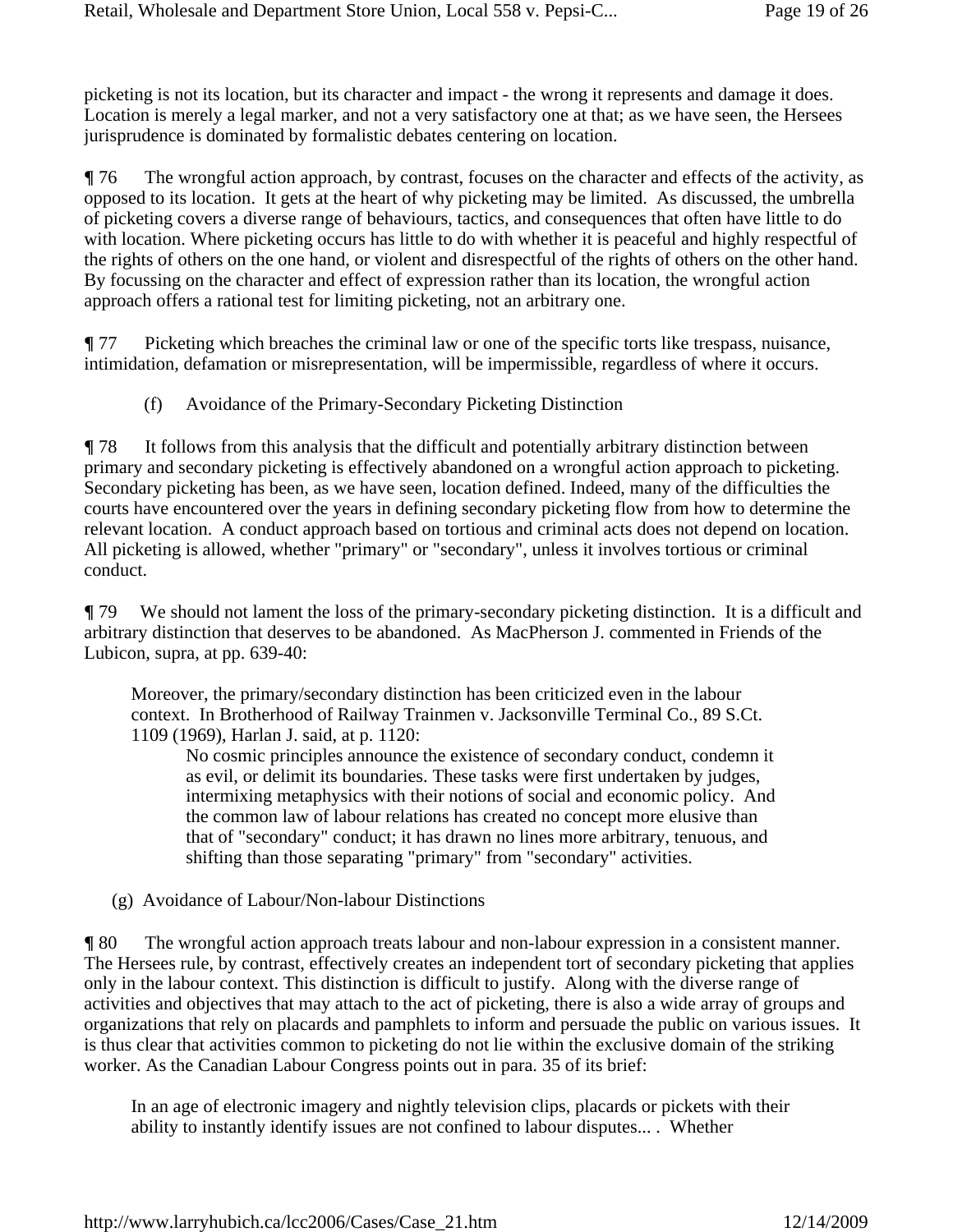picketing should be enjoined should not depend on who is carrying the picket signs or indeed, whether the communication is conveyed by a placard or as a pamphlet. Such distinctions operate to deprive union members of expressive rights available to other members of the public.

We can find no persuasive reason to deprive union members of an expressive right at common law that is available to all members of the public.

**¶** 81 It might be argued that a union is different from a political organization, in that unions can use disciplinary measures to coerce their members not to cross picket lines. This argument, however, does not distinguish union speech from non-union speech as regards the public at large. It might also be argued that union and non-union expression can be differentiated on the basis of the "signal" effect - that the picket line acts as a barrier and thus goes beyond expression and into coercion. However, as discussed in part (j) below, there are a number of reasons for rejecting this argument as a justification for the illegal per se doctrine.

**¶** 82 In sum, the wrongful action theory is used to assess the legality of political speech and leafleting, (see KMart) and there seems to be no principled ground on which to distinguish union speech.

(h) Balance of Power

**¶** 83 Pepsi-Cola argues that the potential harm to the employer from secondary picketing may be much greater than the harm that would result from primary picketing alone, and that allowing secondary picketing may tilt the balance of power too much in the unions' favour.

**¶** 84 By contrast, the Union argues that the right to inform the public and third parties of their position short of tortious or criminal acts is inherent in the Constitution and will not upset the appropriate balance between employers and employees.

**¶** 85 Judging the appropriate balance between employers and unions is a delicate and essentially political matter. Where the balance is struck may vary with the labour climates from region to region. This is the sort of question better dealt with by legislatures than courts. Labour relations is a complex and changing field, and courts should be reluctant to put forward simplistic dictums. Where specialized bodies have been created by legislation, be it labour boards or arbitrators, they are generally entrusted to reach appropriate decisions based on the relevant statute and the specific facts of a given situation. Mediation and arbitration are also assuming increasingly important roles in the resolution of labour disputes. If the Saskatchewan Legislature had enacted a comprehensive scheme to govern labour disputes, then it might be argued that allowing secondary picketing would disturb a carefully crafted balance of power. In the absence of a legislative scheme, however, we find it difficult to say that determining illegal picketing on the basis of tortious or criminal conduct - an approach that prevailed at common law prior to Hersees - will unduly undermine the power of employers vis-à-vis employees.

**¶** 86 We emphasize that the validity of legislation is not at stake in this appeal. It is the absence of such legislation that requires us to look to the common law to resolve the issue of the legality of secondary picketing. Nothing in these reasons forestalls legislative action in this area of the law. Within the broad parameters of the Charter, legislatures remain free to craft their own statutory provisions for the governance of labour disputes, and the appropriate limits of secondary picketing.

- (i) Undue Harm to Neutral Third Parties
- **¶** 87 It is argued that although secondary picketing may yield a benefit for a limited class of people,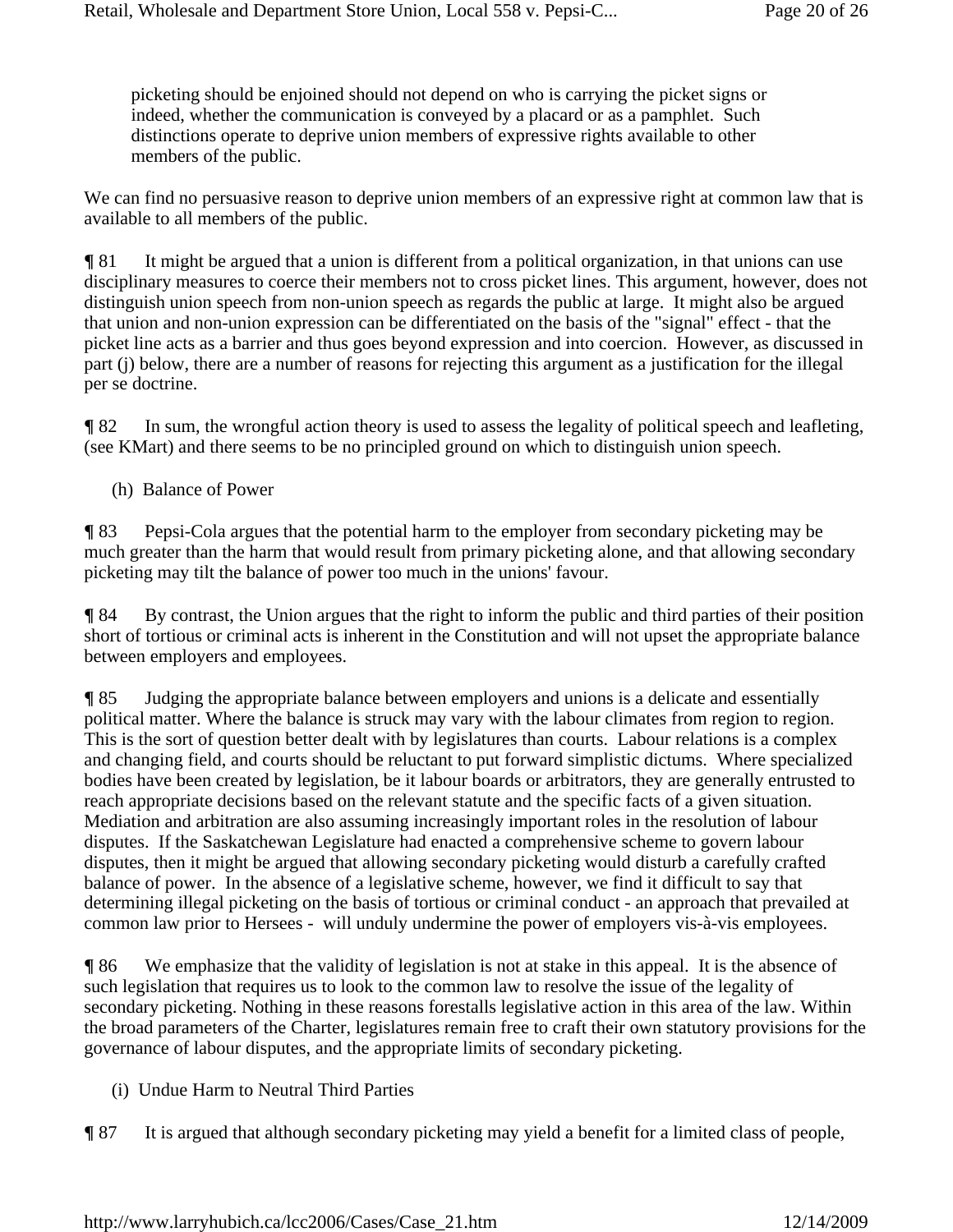the neutral retailers' right to trade is "far more fundamental and of far greater importance ... for the benefit of the community at large"(Hersees, supra, at p. 86).

**¶** 88 The first difficulty with this argument is that it gives no weight to free expression. As discussed above, this runs counter to Charter methodology and values.

**¶** 89 A second difficulty is that the argument overstates the interests of third parties by positing a "fundamental" right to trade in the struck good. Again as discussed above, the basis for this purported fundamental right is unclear.

**¶** 90 A third difficulty is that the argument glosses over the fact that third parties - producers and consumers - are harmed even as a result of primary picketing. As Rand J. noted in Patchett, supra, at p. 276: "a strike is not a tea-party and it may have consequential impacts on associated interests which cannot be met or disposed of overnight". To the extent that harm to neutrals is a rationale for restricting secondary picketing, it is also a rationale for restricting primary picketing.

**¶** 91 Fourth, the argument contravenes at least the spirit of the Charter by sacrificing an individual right to the perceived collective good rather than seeking to balance and reconcile them. This fact has not escaped even Ontario courts. In Friends of the Lubicon, supra, MacPherson J. wrote at p. 644:

In the passage from Aylesworth J.A.'s [Hersees] judgment set out earlier, he refers explicitly to a "right to trade". Moreover, he states that this right "is for the benefit of the community at large" and contrasts it with the union's speech through their picketing which he describes as being "exercised for the benefit of a particular class only".

 Without quarrelling with the ratio of Hersees and its continuing applicability in cases dealing with secondary picketing in a labour relations context, it strikes me that this component of Aylesworth J.A.'s reasoning is anachronistic today. The fact that freedom of expression is protected in the Canadian Charter of Rights and Freedoms, coupled with the absence of any economic rights, except for mobility to pursue the gaining of a livelihood, in the same document, is a clear indication that free speech is near the top of the values that Canadians hold dear.

**¶** 92 It is important that neutral third parties be protected from wrongful conduct and that labour disputes be prevented from unduly spreading: Dolphin Delivery, supra, at pp. 590-91. We are not persuaded, however, that it is necessary to ban all secondary picketing in order to accomplish these goals. Prohibiting strike conduct which is tortious or criminal offers protection against a wide variety of misconduct associated with strike action. Insofar as conduct is non-tortious, it is not clear that more is required to protect third parties.

(j) The "Signalling" Effect

**¶** 93 An extension of the previous argument is that secondary picketing is per se unjustified because it has the effect of "signalling" that people must not do business with neutral third parties. Expression through a picket line may "signal" that the line is a barrier and hence acquire coercive impact. The Court recognized the signal effect in KMart, where Cory J. stated at para. 40:

 There can be no doubt that picketing is an exercise of freedom of expression. Yet its trademark is the picket line, which has been described as a "signal" not to cross. Whatever may be its message, the picket line acts as a barrier. It impedes public access to goods or services, employees' access to their workplace, and suppliers' access to the site of deliveries.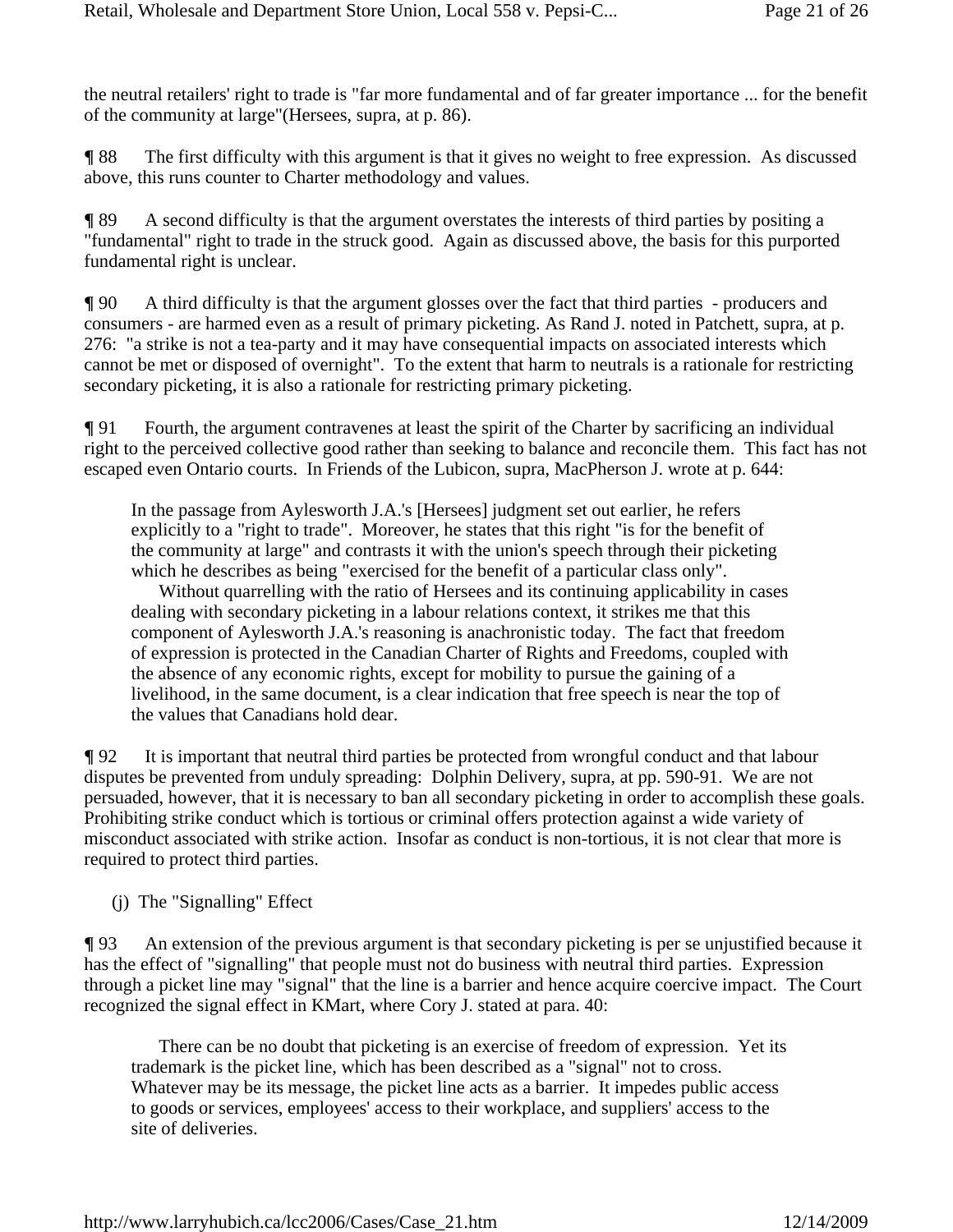**¶** 94 This signalling effect, it is argued, goes beyond expression and becomes coercion. Many people, as a matter of principle or habit, will not cross a picket line. As stated in KMart, picketing attracts "an automatic reflex response from workers, suppliers and consumers. Its existence impedes access to picketed sites. This impediment to movement may discourage some people from making rational choices based on persuasive discourse" (para. 38). It is argued that while we are willing to allow that kind of pressure to be applied against the primary employer, we are not willing to allow it to be applied against a neutral third party.

**¶** 95 The first point to note is that the signalling effect should be carefully assessed. A number of judgments have taken the signalling effect for granted. Doubtless there is a kernel of truth in this concept. Some people will see a picket ligne and automatically refuse to cross it, out of respect, sympathy, or the fear of an implied confrontation. It should be remembered, however, that this concept arose originally to describe the response to picketing among other unionized employees (see A.Cox, "Strikes, Picketing and the Constitution" (1951), 4 Vand. L. Rev. 574). Moreover, the so-called signalling effect is probably more likely to operate in specific contexts. It may vary sharply, depending on whether the dispute happens in a small tightly knit, and highly unionized community, or at a strongly organized construction site used by several employers (see Domtar Inc., [2000] O.L.R.D. No. 3761 (QL), at para. 7). In a large urban centre, where the population is diverse, and where the per capita unionization rate is low, the signalling effect may be exaggerated. We should be mindful to remember the words of caution written by Rand J. several years ago in Aristocratic Restaurants, supra, at p. 786, about peaceful picketing and its effect and the fact that it could be taken pretty well in stride by the common person:

Through long familiarity, these words and actions in labour controversy have ceased to have an intimidating impact on the average individual and are now taken in the stride of ordinary experience ...

**¶** 96 A second observation is that the signalling argument implicitly suggests that to the extent that picketing has a coercive signal effect, it is not expressive and hence not worthy of protection. We find such a suggestion problematic. It is difficult to see how a signal can be other than expressive; by definition, a signal is meant to convey information to others. Indeed, the underlying concern of KMart is that the signal will express too much, that it will be too effective. It seems better to us to admit that signalling is expression, the limitations of which must be justified. At this point, however, signalling ceases to suggest a special rule; rather, the question is when expressive signalling can be justifiably limited.

**¶** 97 This brings us to a third difficulty with the signalling argument. Used to buttress the proposition that secondary picketing is per se illegal, it amounts to a special rule for union speech. As discussed under (g) above, it is difficult to explain why expression in the labour context should be treated as fundamentally less important than expression in other contexts. It is far from clear that union speech is more likely to elicit an irrational or reflexive response than, for example, speech by a political organization. If we say that the signalling effect justifies a special prohibition in the labour context, does it not follow that signalling in other contexts may also justify blanket prohibitions? Moreover, it seems clear that freedom of expression is not confined to "rational" speech. Irrationality may support according less protection to particular kinds of speech. But it does not justify denying all protection as a matter of principle.

**¶** 98 A fourth problem with the signalling argument is that not all secondary picketing relies on the coercive potential of the picket line. A distinction is sometimes drawn between secondary picketing whose aim is to disrupt the production of the secondary employer (either by dissuading the secondary employer's employees from working or by persuading consumers not to deal at all with the secondary employer until it discontinues its commercial relationship with the primary employer), and secondary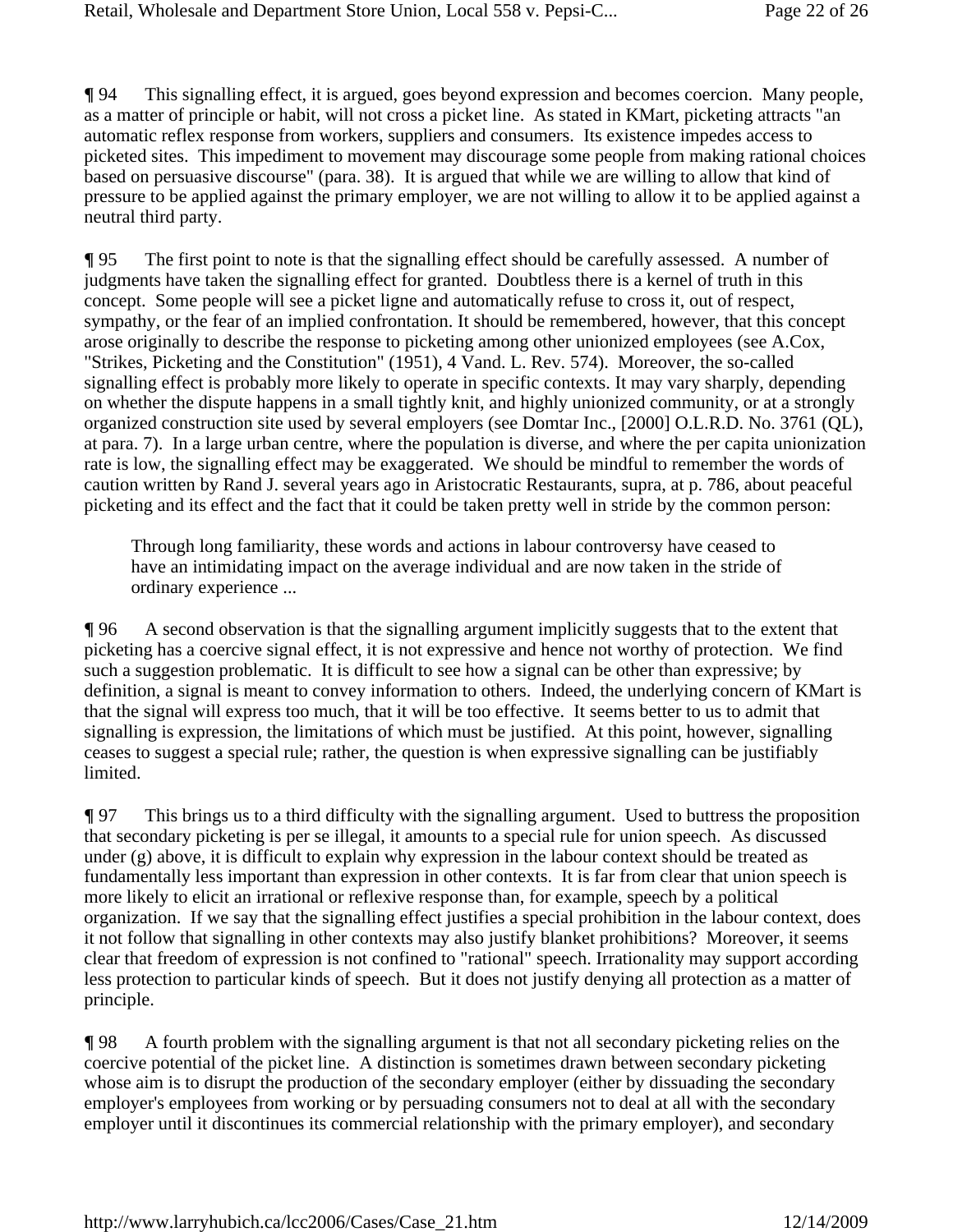picketing whose aim is merely to persuade consumers not to purchase from the secondary employer the products of the primary employer. (As an example of the latter form of labour activity, workers striking against a tobacco manufacturer might picket convenience stores in an effort to persuade customers to substitute another manufacturer's brand of cigarettes for the brand manufactured by the primary employer.) The danger of a coercive picket line that depends on a signalling effect is clearly much greater in the case of union activity whose aim is to harm the secondary employer. The danger of coercion and signalling is much less in the case of secondary picketing aimed merely at persuading consumers not to purchase the product of the primary employer.

**¶** 99 The United States Supreme Court recognized this distinction in National Labor Relations Board v. Fruit and Vegetable Packers and Warehousemen, Local 760, 377 U.S. 58 (1964), at pp. 133-34 and 137-38:

All that the legislative history shows in the way of an "isolated evil" believed to require proscription of peaceful consumer picketing at secondary sites, was its use to persuade the customers of the secondary employer to cease trading with him in order to force him to cease dealing with, or to put pressure upon, the primary employer. This narrow focus reflects the difference between such conduct and peaceful picketing at the secondary site directed only at the struck product. In the latter case, the union's appeal to the public is confined to its dispute with the primary employer, since the public is not asked to withhold its patronage from the secondary employer, but only to boycott the primary employer's goods. On the other hand, a union appeal to the public at the secondary site not to trade at all with the secondary employer goes beyond the goods of the primary employer, and seeks the public's assistance in forcing the secondary employer to cooperate with the union in its primary dispute.

... Peaceful consumer picketing to shut off all trade with the secondary employer unless he aids the union in its dispute with the primary employer, is poles apart from such picketing which only persuades his customers not to buy the struck product.

**¶** 100 We should therefore be mindful not to extend the application of the signal effect to all forms of union expression. As Cory J. noted in KMart at para. 42, "[i]t is the 'signal' component of conventional picketing which attracts the need for regulation and restriction in some circumstances" (emphasis added). Given the diverse range of activities captured by the term "picketing," it is apparent that the signal effect operates to a greater degree in some situations than in others. We conclude that signalling concerns may provide a justification for proscribing secondary picketing in particular cases, but certainly not as a general rule.

(k) Does a Wrongful Action Rule Offer Adequate Protection?

**¶** 101 Having concluded that there is no principled ground on which to ban secondary picketing per se and that an approach requiring tortious or criminal conduct is preferable, the practical question remains: does a wrongful action rule offer sufficient protection for neutral third parties when weighed against the value of free expression?

**¶** 102 We must note at the outset that total protection is not the goal. As this Court asserted in KMart, total protection from all economic harm is not to be expected. The more appropriate question is whether, from a pragmatic point of view, a wrongful action approach to picketing will function well. Will it permit coercive picketing that in fact may be justifiably limited? In other words, while a wrongful action rule respects the Charter by starting from the premise that the expressive action is permitted absent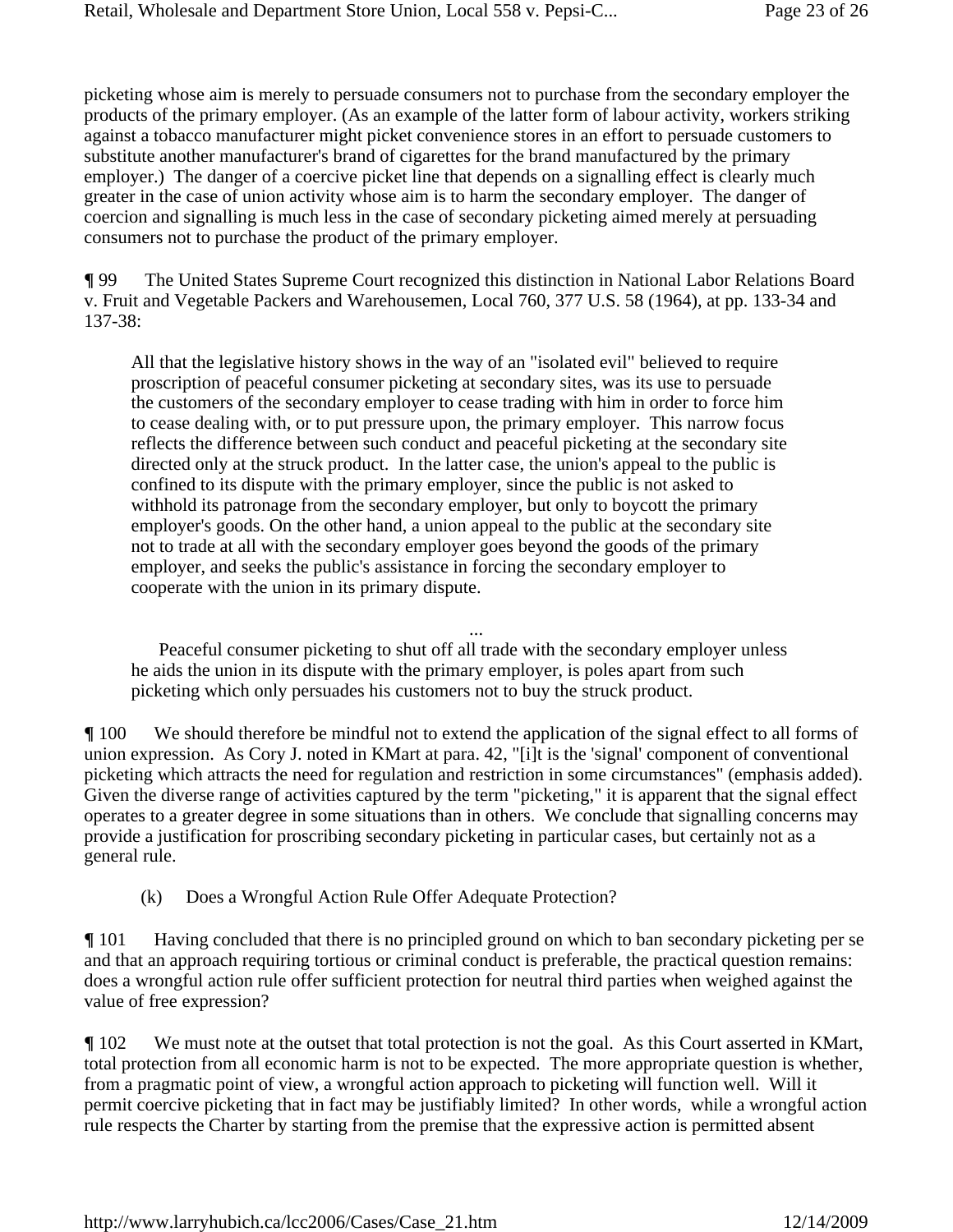justified limitations, is it too permissive in that it does not provide a mechanism to permit neutral third parties to raise valid justifications - justifications that might prevail under s. 1 of the Charter had the matter arisen as a Charter case?

**¶** 103 At this point we may usefully review what is caught by the rule that all picketing is legal absent tortious or criminal conduct. The answer is, a great deal. Picketing which breaches the criminal law or one of the specific torts like trespass, nuisance, intimidation, defamation or misrepresentation, will be impermissible, regardless of where it occurs. Specific torts known to the law will catch most of the situations which are liable to take place in a labour dispute. In particular, the breadth of the torts of nuisance and defamation should permit control of most coercive picketing. Known torts will also protect property interests. They will not allow for intimidation, they will protect free access to private premises and thereby protect the right to use one's property. Finally, rights arising out of contracts or business relationships also receive basic protection through the tort of inducing breach of contract.

**¶** 104 Undoubtedly, this new rule will not enjoin picketing in every situation where the old Hersees rule would have applied. As mentioned, the new rule acknowledges that the expressive activity involved in conveying information and trying to persuade will not be considered a sufficient ground for enjoining picketing. It is reasonable to expect, however, that the realities of labour relations will inject their own limits to prevent the unchecked spread of picketing beyond the primary parties. With limited people, energy and finances, it will be unlikely that unions will choose to picket a location which has absolutely no possible impact on their labour dispute.

**¶** 105 It is also true that, while the wrongful action approach is grounded on conduct and hence less arbitrary than the per se illegal rule of Hersees (see above), the way torts or crimes are defined may introduce its own measure of arbitrariness. Some of the relevant torts require an unlawful act or the threat of an unlawful act. This makes the relevant inquiry circular: secondary picketing is unlawful if it is tortious but it is tortious only if it is unlawful. Other torts may end up drawing arbitrary lines. Inducing breach of contract, for example, requires (obviously) a contract. The result might be that a neutral employer who has a long term contract with the primary employer may be protected from secondary picketing, whereas a neutral employer who sells the same products without a long term supply contract would not be protected.

**¶** 106 Despite some anomalies, it is safe to assert that a wrongful action-based approach will catch most problematic picketing - i.e. picketing whose value is clearly outweighed by the harm done to the neutral third party. Moreover, the law of tort may itself be expected to develop in accordance with Charter values, thus assuring a reasonable balance between free expression and protection of third parties.

**¶** 107 Moreover, to the extent that it may prove necessary to supplement the wrongful action approach, the courts and legislatures may do so. Doubtless issues will arise around the elaboration of the relevant torts and the tailoring of remedies to focus narrowly on the illegal activity at issue. Doubtless too, circumstances will present themselves where it will become difficult to separate the expressive from the tortious activity. In dealing with these issues, the courts may be expected to develop the common law sensitively, with a view to maintaining an appropriate balance between the need to preserve third-party interests and prevent labour strife from spreading unduly, and the need to respect the Charter rights of picketers. The legislatures too may play a role. Clarification of the status of picketing at common law should not be viewed as a restriction on legislative intervention. Rather it should be seen merely as a tool to assist the courts where federal and provincial laws remain silent. As mentioned earlier, different circumstances in different parts of the country may call for specially tailored legislative regimes. Legislatures must respect the Charter value of free expression and be prepared to justify limiting it. But subject to this broad constraint, they remain free to develop their own policies governing secondary picketing and to substitute a different balance than the one struck in this case.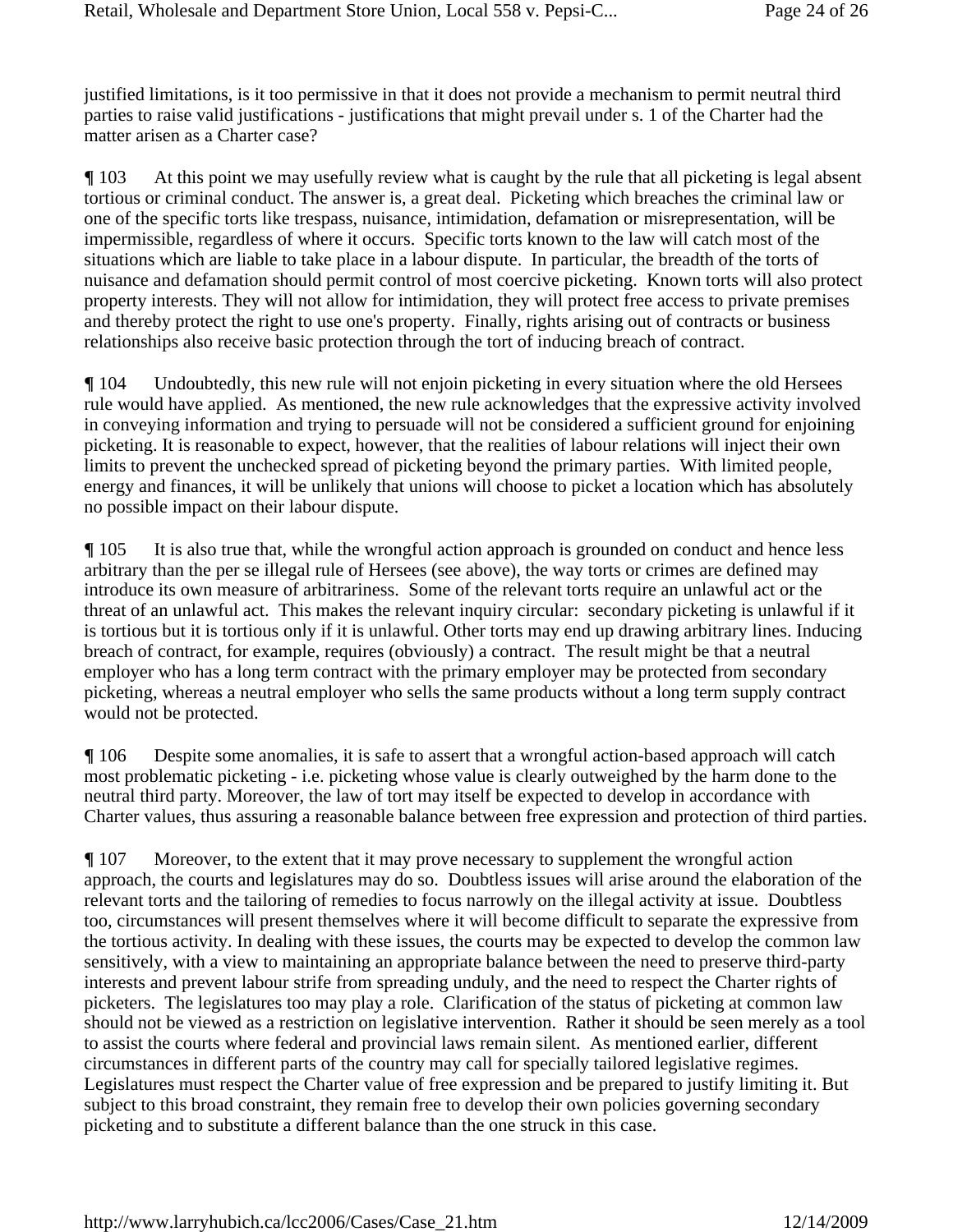5. Status to Seek an Injunction

**¶** 108 In this case, Pepsi-Cola, the primary employer, sought an injunction to restrain picketing and demonstrations at the premises of independent third parties.

**¶** 109 Cameron J.A for the majority of the Court of Appeal, held that picketing is not subject to injunctive relief unless accompanied by the commission of a tort actionable at the instance of the primary company (i.e. Pepsi-Cola). Wakeling J.A., in dissent, concluded that Pepsi-Cola had suffered adequate injury and loss by the secondary picketing and thus would have allowed it to maintain an action for injunctive relief.

**¶** 110 We would favour Cameron J.A.'s approach for the following reasons.

**¶** 111 First, this approach is consistent with the wrongful action approach to secondary picketing. Since the wrongful action approach recognizes that secondary picketing is lawful where there is no tortious or criminal conduct, it follows that Pepsi-Cola should only be allowed to initiate injunction proceedings where it has been subjected to a tort or a crime - not where it has merely been the target of peaceful secondary picketing.

**¶** 112 The contrary view, espoused by Wakeling J.A., is based on accepting secondary picketing as an independent tort against the primary company. The approach we adopt is inconsistent with such a tort. It follows that allowing Pepsi-Cola to maintain an action for injunctive relief on the basis of secondary picketing alone should also be rejected.

**¶** 113 This does not mean that Pepsi-Cola has no ability to maintain an action for injunctive relief in a secondary picketing situation. It simply means that Pepsi-Cola would have to base its claim on a specific tort. Not all torts limit the cause of action to the person primarily affected by the actions of another. Intimidation serves as a good example. The elements of intimidation include both intimidating the plaintiff and intimidating others, to the injury of the plaintiff. Thus, as Cameron J.A. points out, in the context of labour-management disputes, intimidation would be actionable at the instance of the employer whether the person intimidated be the employer or an employee. Hence, the tort-based approach only limits Pepsi-Cola's cause of action to the extent that it is limited by the tort itself.

VI. Application and Conclusion

**¶** 114 The relevant portions of the order under appeal are: (1) generally prohibited picketing at any location other than the company's premises; and (2) specifically prohibited picketing at the homes of the company's other employees.

**¶** 115 The general prohibition on picketing affected only two or three discrete instances of picketing. These consisted of the peaceful picketing that occurred on the sidewalks adjacent to Delta Bessborough Hotel and the Mohawk outlet, together with the threatened picketing of the Macs' outlet or outlets.

**¶** 116 The Chambers judge enjoined this conduct on the basis that such picketing involved the tort of "conspiracy to injure" the third parties. However, s. 28 of the Saskatchewan Trade Union Act expressly abolishes this tort. In effect, such a tort would render secondary picketing per se illegal. Therefore, we agree with the majority of the Court of Appeal that this injunction cannot be supported on the basis relied on by the Chambers judge. We also agree with the majority of the Court of Appeal that the conduct of the Union provided no basis for inferring any other tort, much less crime. It was peaceful informational picketing. It was aimed at supporting the strike and harming the business of Pepsi-Cola by discouraging people from trading or buying Pepsi-Cola's products. It did not amount to the tort of intimidation, which